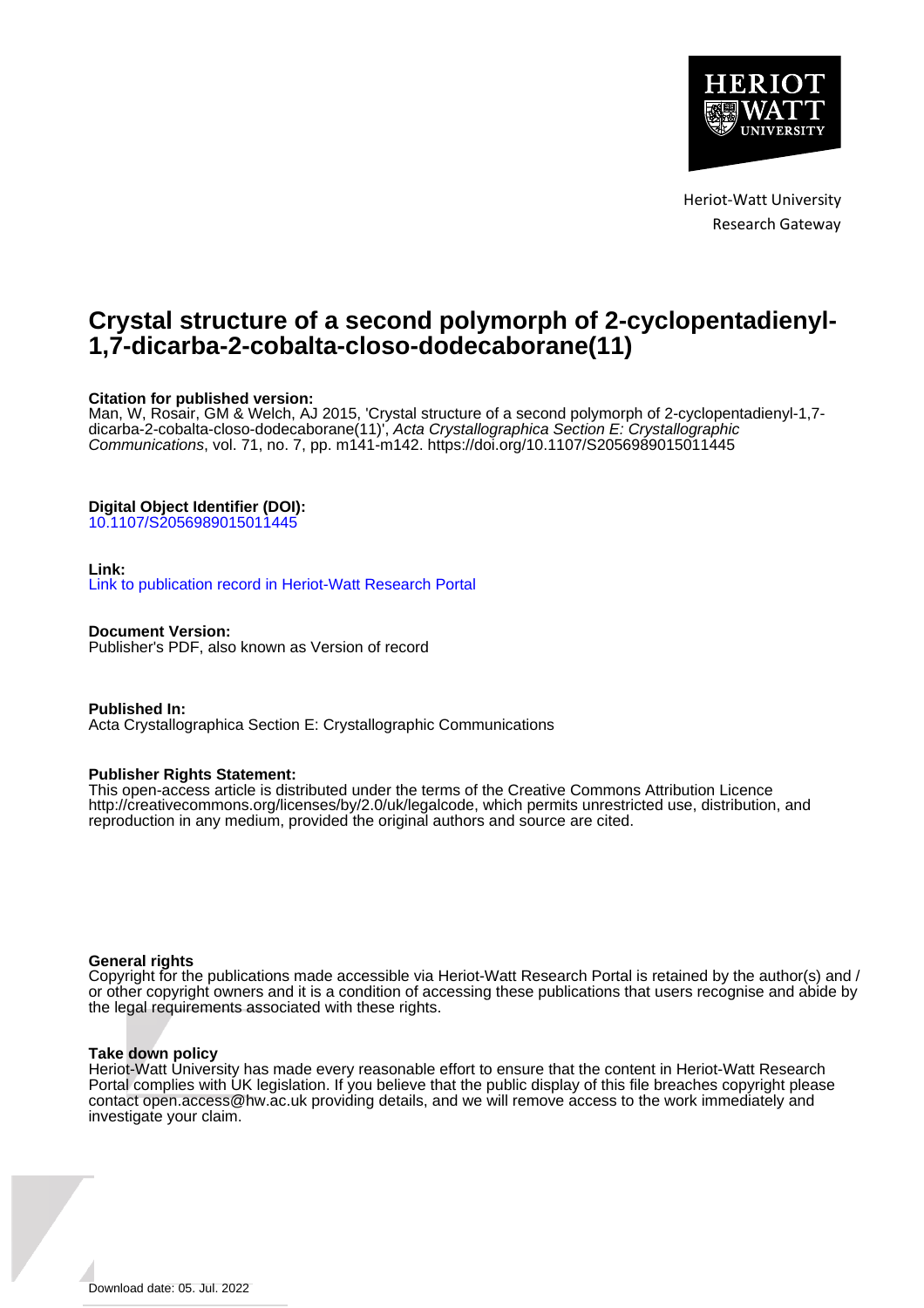

journals.iucr.org/e

CRYSTALLOGRAPHIC **COMMUNICATIONS** ISSN: 2056-9890

**Crystal structure of a second polymorph of 2-cyclopentadienyl-1,7-dicarba-2-cobalta-closo-dodecaborane(11)**

**Wing Y. Man, Georgina M. Rosair and Alan J. Welch**

Acta Cryst. (2015). E**71**[, m141–m142](http://dx.doi.org/10.1107/S2056989015011445)



**IUCr Journals** CRYSTALLOGRAPHY JOURNALS ONLINE

This open-access article is distributed under the terms of the Creative Commons Attribution Licence [http://creativecommons.org/licenses/by/2.0/uk/legalcode,](http://creativecommons.org/licenses/by/2.0/uk/legalcode) which permits unrestricted use, distribution, and reproduction in any medium, provided the original authors and source are cited.

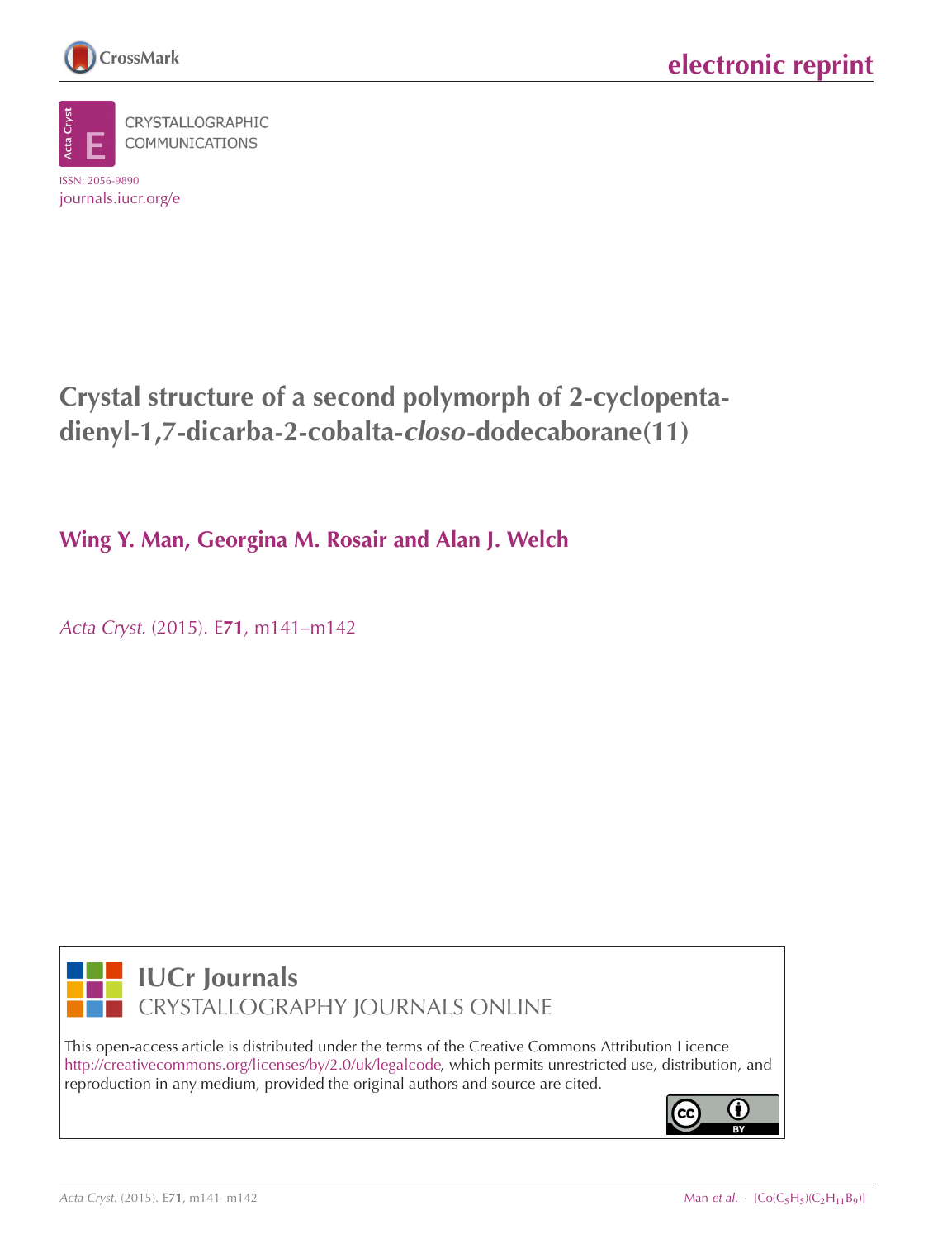CRYSTALLOGRAPHIC COMMUNICATIONS

ISSN 2056-9890

OPEN A ACCESS

2. Experimental 2.1. Crystal data

 $[Co(C_5H_5)(C_2H_{11}B_9)]$  $M = 256.42$ Monoclinic,  $P2<sub>1</sub>/n$  $a = 12.4903(11)$  Å

## Crystal structure of a second polymorph of 2-cyclopentadienyl-1,7-dicarba-2 cobalta-closo-dodecaborane(11)

### Wing Y. Man, Georgina M. Rosair and Alan J. Welch\*

Institute of Chemical Sciences, School of Engineering & Physical Sciences, Heriot-Watt University, Edinburgh EH14 4AS, Scotland. \*Correspondence e-mail: a.j.welch@hw.ac.uk

Received 5 June 2015; accepted 12 June 2015

Edited by T. J. Prior, University of Hull, England

A new polymorph of the title compound  $2-(\eta - C_5H_5) - 2,1,7$ - $\text{closo-CoC}_2\text{B}_9\text{H}_{11}$ ,  $\text{[Co(C}_5\text{H}_5)(\text{C}_2\text{H}_{11}\text{B}_9)]$ , in the space group  $P2_1/n$  has been characterized, including the unambiguous location of both cage C atoms. The precision of this study is an order of magnitude greater than that of the first polymorph [C2/c; Lopez et al. (2010). Collect. Czech. Chem. Commun. **75**, 853–869].

Keywords: metallacarborane; polymorph; crystal structure.

CCDC reference: 1406489

### 1. Related literature

For the structure of the C2/c polymorph, see: Lopez et al. (2010). For structures of other  $(\eta$ -C<sub>5</sub>H<sub>5</sub>)CoC<sub>2</sub>B<sub>9</sub>H<sub>11</sub> isomers, see: Smith & Welch (1986), Lopez et al. (2010) and Man et al. (2014). Methods used to identify cage C atoms: Vertex-to-Centroid Distance (McAnaw et al., 2013) and Boron-Hydrogen Distance (McAnaw et al., 2014).



 $b = 8.7207(7)$  Å  $c = 12.7392(12)$  Å  $\beta = 116.123$  (4)<sup>o</sup>  $T = 100 K$  $0.46 \times 0.44 \times 0.16$  mm 2.2. Data collection Bruker APEXII CCD diffractometer Absorption correction: multi-scan (SADABS; Bruker,2008) 37238 measured reflections 5019 independent reflections 4268 reflections with  $I > 2\sigma(I)$  $R_{\text{int}} = 0.033$ 

2.3. Refinement

 $R[F^2 > 2\sigma(F^2)] = 0.022$  $wR(F^2) = 0.058$  $S = 1.03$ 5019 reflections

 $T_{\text{min}} = 0.649, T_{\text{max}} = 0.747$ 

 $V = 1245.86$  (19)  $\AA^3$ 

Mo  $K\alpha$  radiation  $\mu = 1.34$  mm<sup>-1</sup>

 $Z = 4$ 

218 parameters All H-atom parameters refined  $\Delta \rho_{\text{max}} = 0.4\hat{1}$  e  $\AA^{-3}$  $\Delta \rho_{\rm min} = -0.41 \text{ e } \text{\AA}^{-3}$ 

Table 1 Selected bond lengths  $(\AA)$ .

| $C1 - C02$  | 2.0556(8)  | $Co2-C21$ | 2.0574(9) |
|-------------|------------|-----------|-----------|
| $Co2-B3$    | 2.0471(9)  | $Co2-C22$ | 2.0536(9) |
| $Co2-B6$    | 2.0762(9)  | $Co2-C23$ | 2.0759(9) |
| $Co2-C7$    | 2.0539(8)  | $Co2-C24$ | 2.0823(9) |
| $Co2 - B11$ | 2.0746(10) | $Co2-C25$ | 2.0548(9) |

Data collection: APEX2 (Bruker, 2011); cell refinement: SAINT (Bruker, 2011); data reduction: SAINT; program(s) used to solve structure: SHELXS97 (Sheldrick, 2008); program(s) used to refine structure: SHELXL2014 (Sheldrick, 2015); molecular graphics: OLEX2 (Dolomanov et al., 2009); software used to prepare material for publication: OLEX2.

### Acknowledgements

The authors thank the EPSRC for support of WYM (grant EP/ I031545/1).

Supporting information for this paper is available from the IUCr electronic archives (Reference: PJ2020).

### References

- Bruker (2008). SADABS. Bruker AXS Inc., Madison, Wisconsin, USA.
- Bruker (2011). APEX2 and SAINT. Bruker AXS Inc., Madison, Wisconsin, USA.
- Dolomanov, O. V., Bourhis, L. J., Gildea, R. J., Howard, J. A. K. & Puschmann, H. (2009). J. Appl. Cryst. 42, 339–341.
- Lopez, M. E., Ellis, D., Murray, P. R., Rosair, G. M., Welch, A. J. & Yellowlees, L. J. (2010). Collect. Czech. Chem. Commun. 75, 853–869.
- Man, W. Y., Zlatogorsky, S., Tricas, H., Ellis, D., Rosair, G. M. & Welch, A. J. (2014). Angew. Chem. Int. Ed. 53, 12222–12225.
- McAnaw, A., Lopez, M. E., Ellis, D., Rosair, G. M. & Welch, A. J. (2014). Dalton Trans. 43, 5095–5105.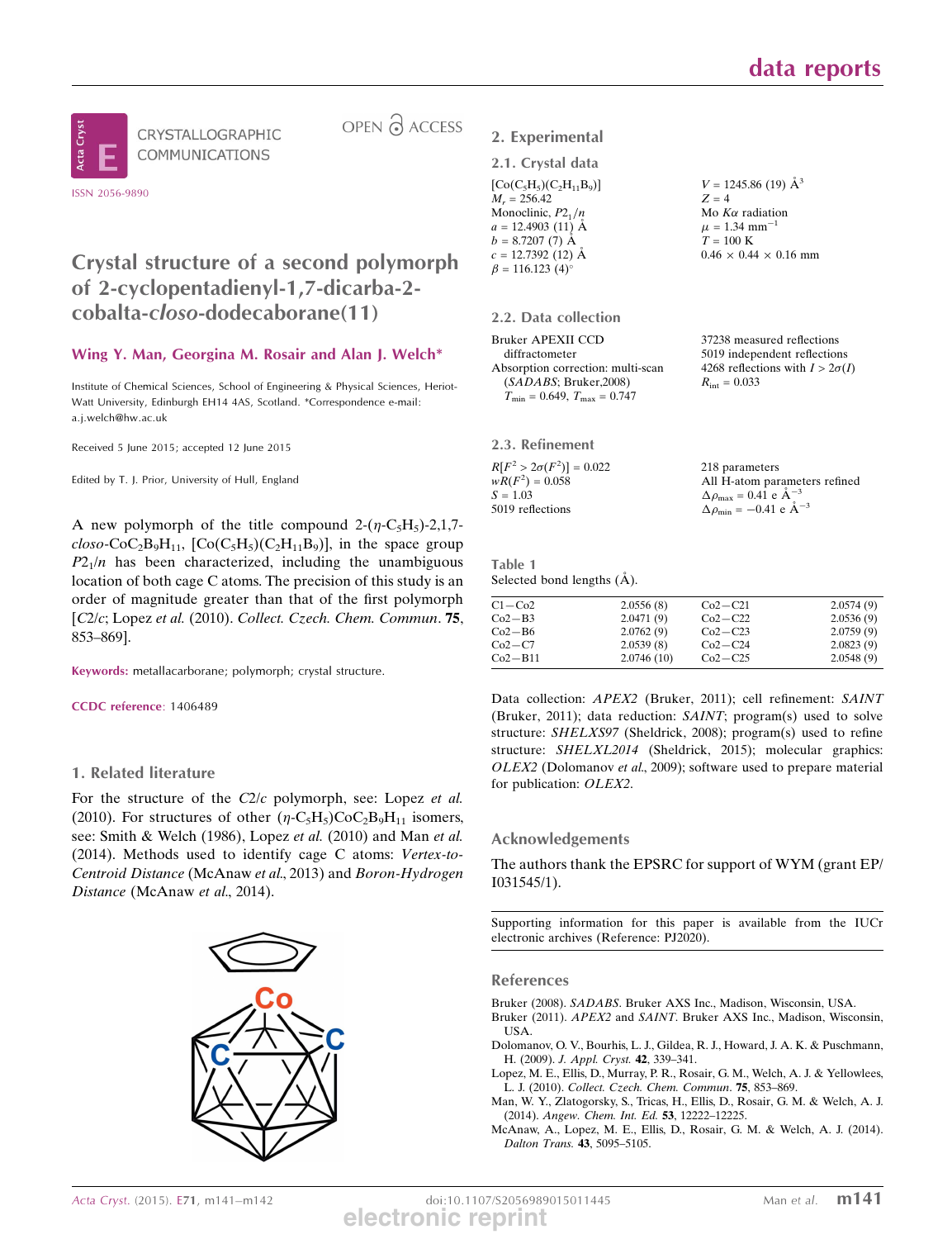## data reports

McAnaw, A., Scott, G., Elrick, L., Rosair, G. M. & Welch, A. J. (2013). Dalton Trans. 42, 645–664. Sheldrick, G. M. (2008). Acta Cryst. A64, 112–122.

Sheldrick, G. M. (2015). Acta Cryst. C71, 3–8. Smith, D. E. & Welch, A. J. (1986). Organometallics, 5, 760–766.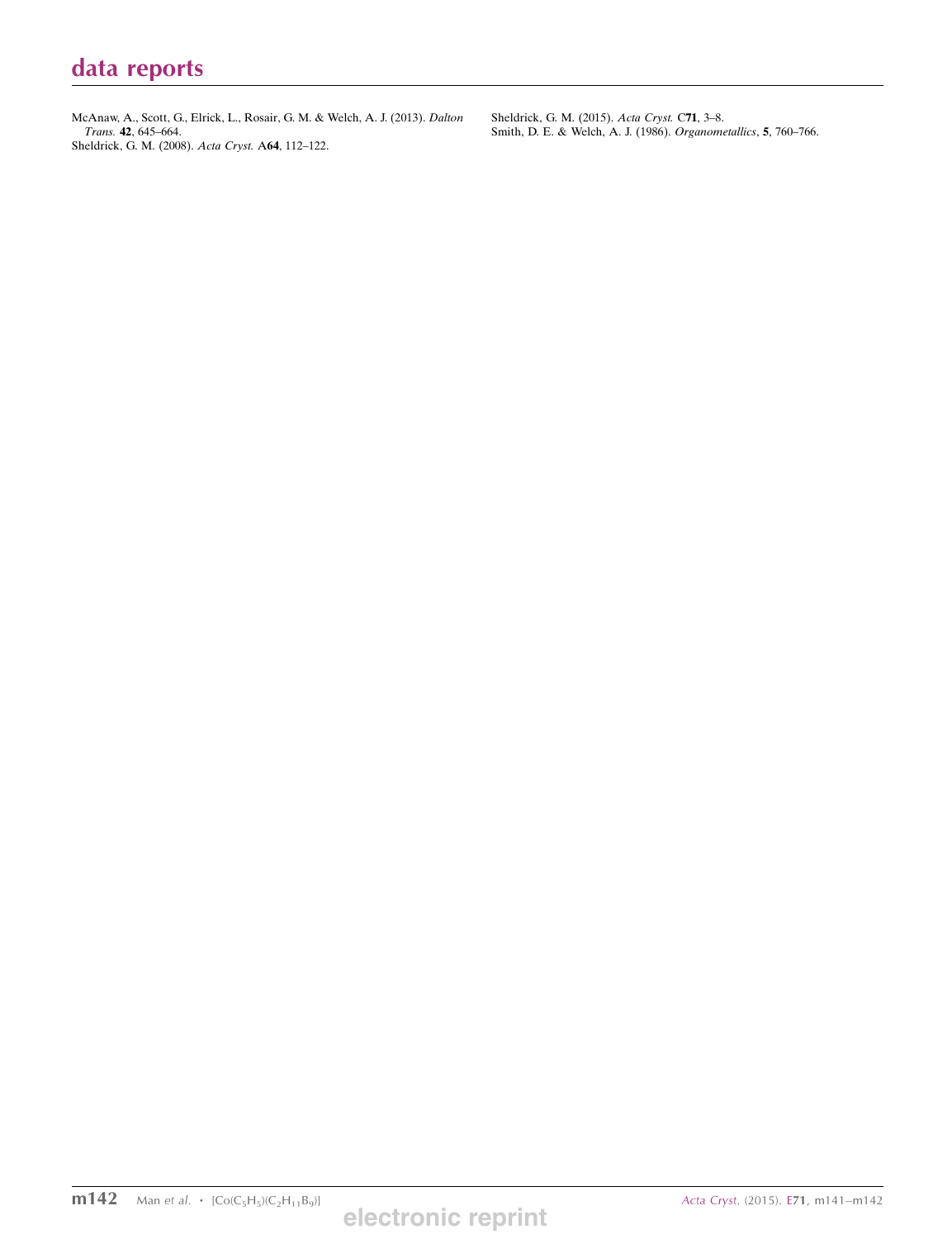# **supporting information**

*Acta Cryst.* (2015). E**71**, m141–m142 [doi:10.1107/S2056989015011445]

## **Crystal structure of a second polymorph of 2-cyclopentadienyl-1,7-dicarba-2 cobalta-***closo***-dodecaborane(11)**

## **Wing Y. Man, Georgina M. Rosair and Alan J. Welch**

### **S1. Synthesis and crystallization**

The compound was prepared as previously reported (Lopez et al. 2010) and purity established by NMR spectroscopy: <sup>1</sup>H NMR (CDCl<sub>3</sub>); 5.64 (s, 5 H, C<sub>5</sub>H<sub>5</sub>), 2.65 (br s, 2 H, CH<sub>cage</sub>). <sup>11</sup>B {<sup>1</sup>H} NMR (CDCl<sub>3</sub>): 2.9 (1 B), -2.4 (2 B), -9.0 (1 B), -10.8  $(1 B)$ ,  $-11.8 (2 B)$ ,  $-17.0 (2 B)$ . Single crystals were grown by diffusion of a solution of the compound in CH<sub>2</sub>Cl<sub>2</sub> and petroleum ether at 4 °C.

### **S2. Refinement**

Crystal data, data collection and structure refinement details are summarized in Table 1. The carbon atoms in the metallaccarborane were located using the Vertex-to-Centroid Distance (VCD) (McAnaw *et al.*, 2013) and Boron-Hydrogen Distance (BHD) (McAnaw *et al.*, 2014) methods that we have developed for C/B discrimination. In this case the methods afford unequivocal assignment of the carbon location.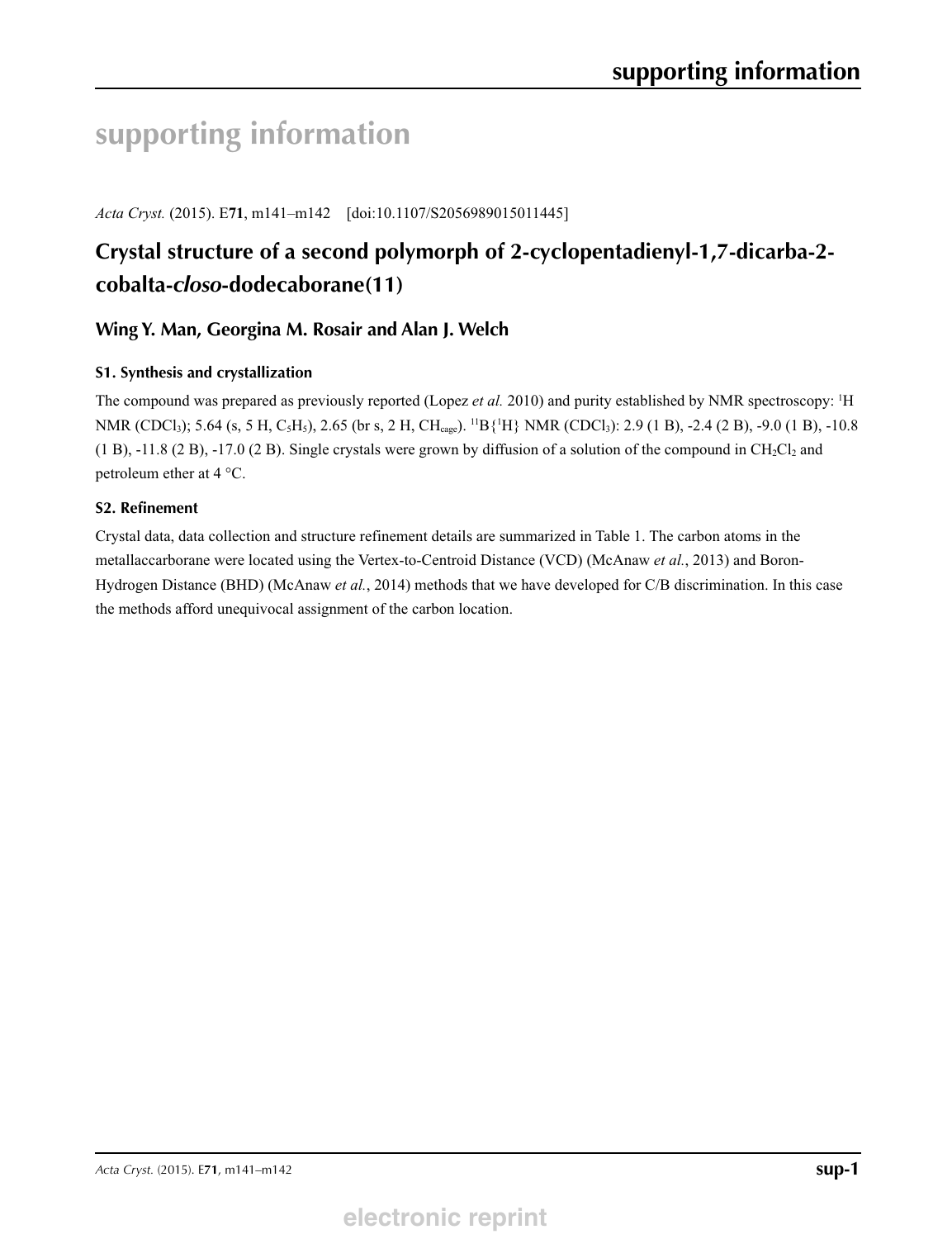

### **Figure 1**

Perspective view of the title compound with atom numbering and displacement ellipsoids drawn at the 50% probability level except for H atoms.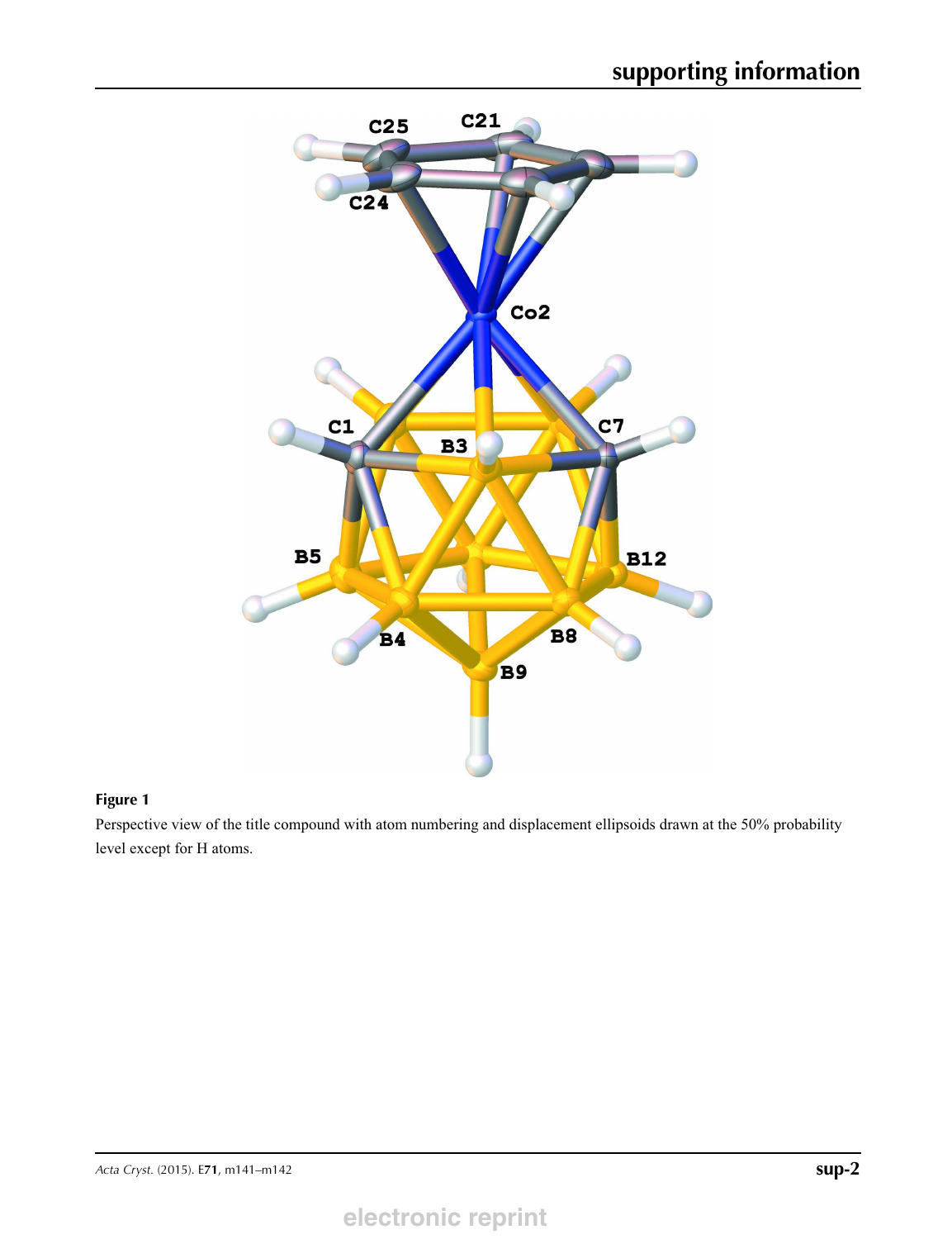

## **Figure 2**

Packing diagram of the title compound.

## **2-Cyclopentadienyl-1,7-dicarba-2-cobalta-***closo***-dodecaborane(11)**

*Crystal data*

| $[Co(C_5H_5)(C_2H_{11}B_9)]$<br>$M_r = 256.42$<br>Monoclinic, $P2_1/n$<br>$a = 12.4903(11)$ Å<br>$b = 8.7207(7)$ Å<br>$c = 12.7392$ (12) Å<br>$\beta$ = 116.123 (4) <sup>o</sup> | $F(000) = 520$<br>$D_x = 1.367$ Mg m <sup>-3</sup><br>Mo Ka radiation, $\lambda = 0.71073$ Å<br>Cell parameters from 9899 reflections<br>$\theta = 2.9 - 33.8^{\circ}$<br>$\mu = 1.34$ mm <sup>-1</sup><br>$T = 100 \text{ K}$ |
|----------------------------------------------------------------------------------------------------------------------------------------------------------------------------------|--------------------------------------------------------------------------------------------------------------------------------------------------------------------------------------------------------------------------------|
| $V = 1245.86(19)$ Å <sup>3</sup><br>$Z=4$<br>Data collection                                                                                                                     | BLOCK, yellow<br>$0.46 \times 0.44 \times 0.16$ mm                                                                                                                                                                             |
| <b>Bruker APEXII CCD</b><br>diffractometer<br>Graphite monochromator<br>$\varphi$ and $\omega$ scans<br>Absorption correction: multi-scan                                        | $T_{\min} = 0.649$ , $T_{\max} = 0.747$<br>37238 measured reflections<br>5019 independent reflections<br>4268 reflections with $I > 2\sigma(I)$<br>$R_{\text{int}} = 0.033$                                                    |
| (SADABS; Bruker,2008)                                                                                                                                                            | $\theta_{\text{max}} = 33.9^{\circ}, \theta_{\text{min}} = 2.9^{\circ}$                                                                                                                                                        |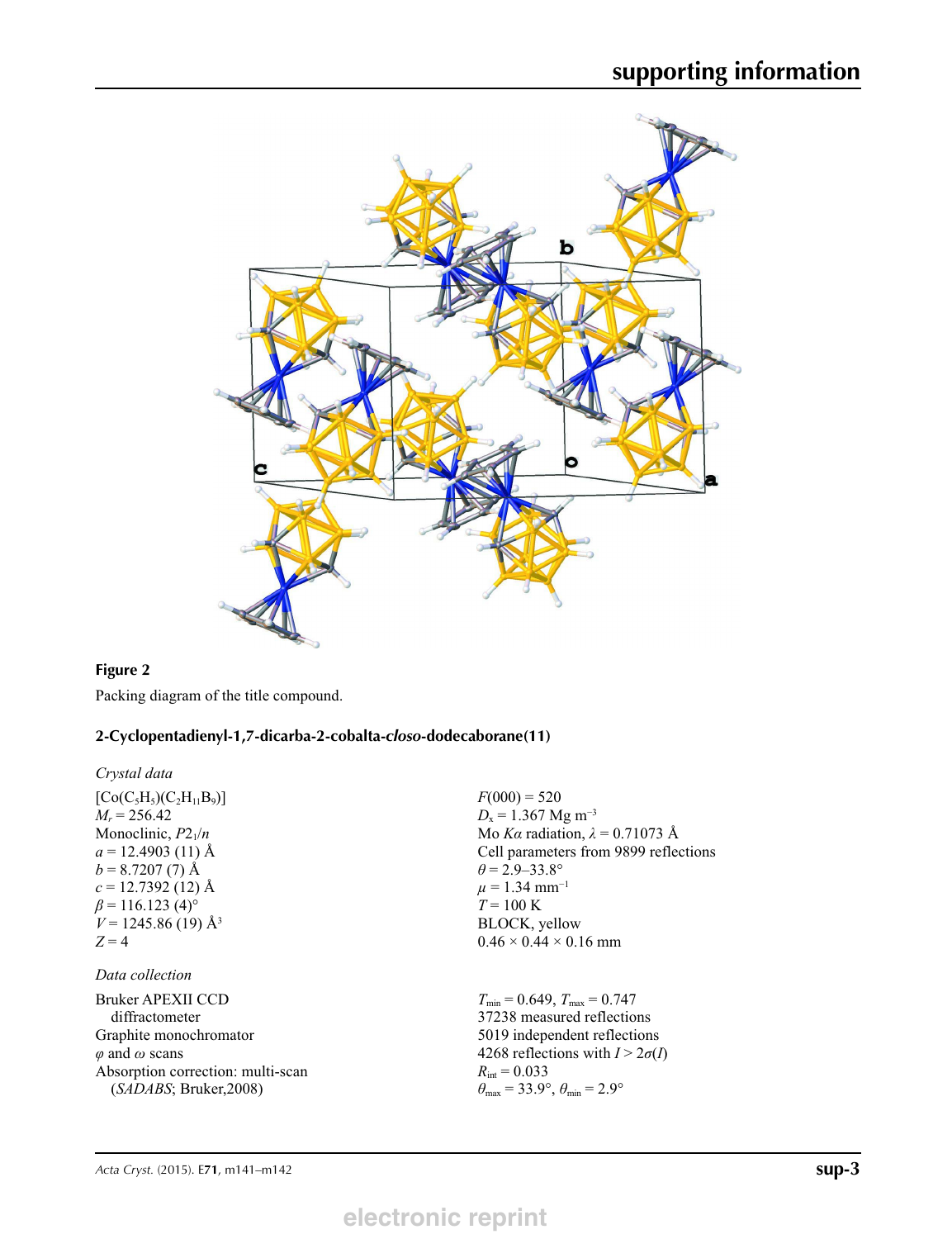| $h = -19 \rightarrow 19$ |  |
|--------------------------|--|
| $k = -13 \rightarrow 13$ |  |

### *Refinement*

| Refinement on $F^2$             | Primary atom site location: iterative                        |
|---------------------------------|--------------------------------------------------------------|
| Least-squares matrix: full      | Hydrogen site location: difference Fourier map               |
| $R[F^2 > 2\sigma(F^2)] = 0.022$ | All H-atom parameters refined                                |
| $wR(F^2) = 0.058$               | $w = 1/[\sigma^2(F_0^2) + (0.0318P)^2 + 0.1768P]$            |
| $S = 1.02$                      | where $P = (F_o^2 + 2F_c^2)/3$                               |
| 5019 reflections                | $(\Delta/\sigma)_{\text{max}}$ < 0.001                       |
| 218 parameters                  | $\Delta \rho_{\text{max}} = 0.41 \text{ e } \text{\AA}^{-3}$ |
| 0 restraints                    | $\Delta \rho_{\rm min} = -0.41$ e Å <sup>-3</sup>            |
|                                 |                                                              |

*Special details*

**Geometry**. All e.s.d.'s (except the e.s.d. in the dihedral angle between two l.s. planes) are estimated using the full covariance matrix. The cell e.s.d.'s are taken into account individually in the estimation of e.s.d.'s in distances, angles and torsion angles; correlations between e.s.d.'s in cell parameters are only used when they are defined by crystal symmetry. An approximate (isotropic) treatment of cell e.s.d.'s is used for estimating e.s.d.'s involving l.s. planes.

*l* = −19→19

| Fractional atomic coordinates and isotropic or equivalent isotropic displacement parameters $(\AA^2)$ |  |  |  |
|-------------------------------------------------------------------------------------------------------|--|--|--|
|                                                                                                       |  |  |  |

|                 | $\boldsymbol{\chi}$ | $\mathcal{Y}$ | $\boldsymbol{Z}$ | $U_{\rm iso}*/U_{\rm eq}$ |
|-----------------|---------------------|---------------|------------------|---------------------------|
| C1              | 0.18879(7)          | 0.25685(9)    | 0.41663(7)       | 0.01285(13)               |
| H1              | 0.1431(10)          | 0.2529(14)    | 0.3377(10)       | $0.017(3)$ *              |
| Co2             | 0.23995(2)          | 0.47776(2)    | 0.47249(2)       | 0.01116(4)                |
| B <sub>3</sub>  | 0.13135(8)          | 0.33118(11)   | 0.50692(8)       | 0.01316(15)               |
| H <sub>3</sub>  | 0.0422(11)          | 0.3767(15)    | 0.4780(11)       | $0.024(3)*$               |
| <b>B4</b>       | 0.15056(9)          | 0.12828(11)   | 0.49708(8)       | 0.01494(16)               |
| H4              | 0.0737(11)          | 0.0584(14)    | 0.4513(11)       | $0.022(3)*$               |
| B <sub>5</sub>  | 0.28116(9)          | 0.10264(11)   | 0.47514(8)       | 0.01595(17)               |
| H <sub>5</sub>  | 0.2862(13)          | 0.0131(15)    | 0.4169(14)       | $0.027(4)$ *              |
| <b>B6</b>       | 0.33933(9)          | 0.28936(11)   | 0.46770(8)       | 0.01428(16)               |
| H <sub>6</sub>  | 0.3824(11)          | 0.3037(15)    | 0.4101(11)       | $0.024(3)*$               |
| C7              | 0.25585(7)          | 0.39021(10)   | 0.62837(7)       | 0.01336(14)               |
| H7              | 0.2472(12)          | 0.4668(14)    | 0.6773(12)       | $0.021(3)$ *              |
| B8              | 0.19485(9)          | 0.21634(11)   | 0.63631(8)       | 0.01462(16)               |
| H <sub>8</sub>  | 0.1486(11)          | 0.2066(15)    | 0.6925(11)       | $0.025(3)$ *              |
| <b>B</b> 9      | 0.28960(9)          | 0.07601(12)   | 0.61704(8)       | 0.01597(16)               |
| H9              | 0.3044(13)          | $-0.0368(16)$ | 0.6573(13)       | $0.029(4)$ *              |
| <b>B10</b>      | 0.40638(9)          | 0.17746(12)   | 0.59941(9)       | 0.01720(17)               |
| H10             | 0.4968(12)          | 0.1298(16)    | 0.6298(11)       | $0.029(3)$ *              |
| <b>B11</b>      | 0.38440(8)          | 0.37968(12)   | 0.61129(8)       | 0.01579(16)               |
| H11             | 0.4607(12)          | 0.4570(15)    | 0.6573(13)       | $0.024(3)*$               |
| <b>B12</b>      | 0.35215(9)          | 0.24439(12)   | 0.70026(8)       | 0.01705(17)               |
| H12             | 0.4026(12)          | 0.2480(16)    | 0.7955(12)       | $0.033(4)$ *              |
| C21             | 0.31179(9)          | 0.63450(11)   | 0.40069(10)      | 0.02336(19)               |
| H21             | 0.3802(13)          | 0.6185(17)    | 0.3948(13)       | $0.036(4)$ *              |
| C22             | 0.30148(9)          | 0.69955(11)   | 0.49850(10)      | 0.02242(18)               |
| H22             | 0.3669(12)          | 0.7371(17)    | 0.5696(13)       | $0.035(4)$ *              |
| C <sub>23</sub> | 0.17796(9)          | 0.69813(10)   | 0.47434(9)       | 0.02153(18)               |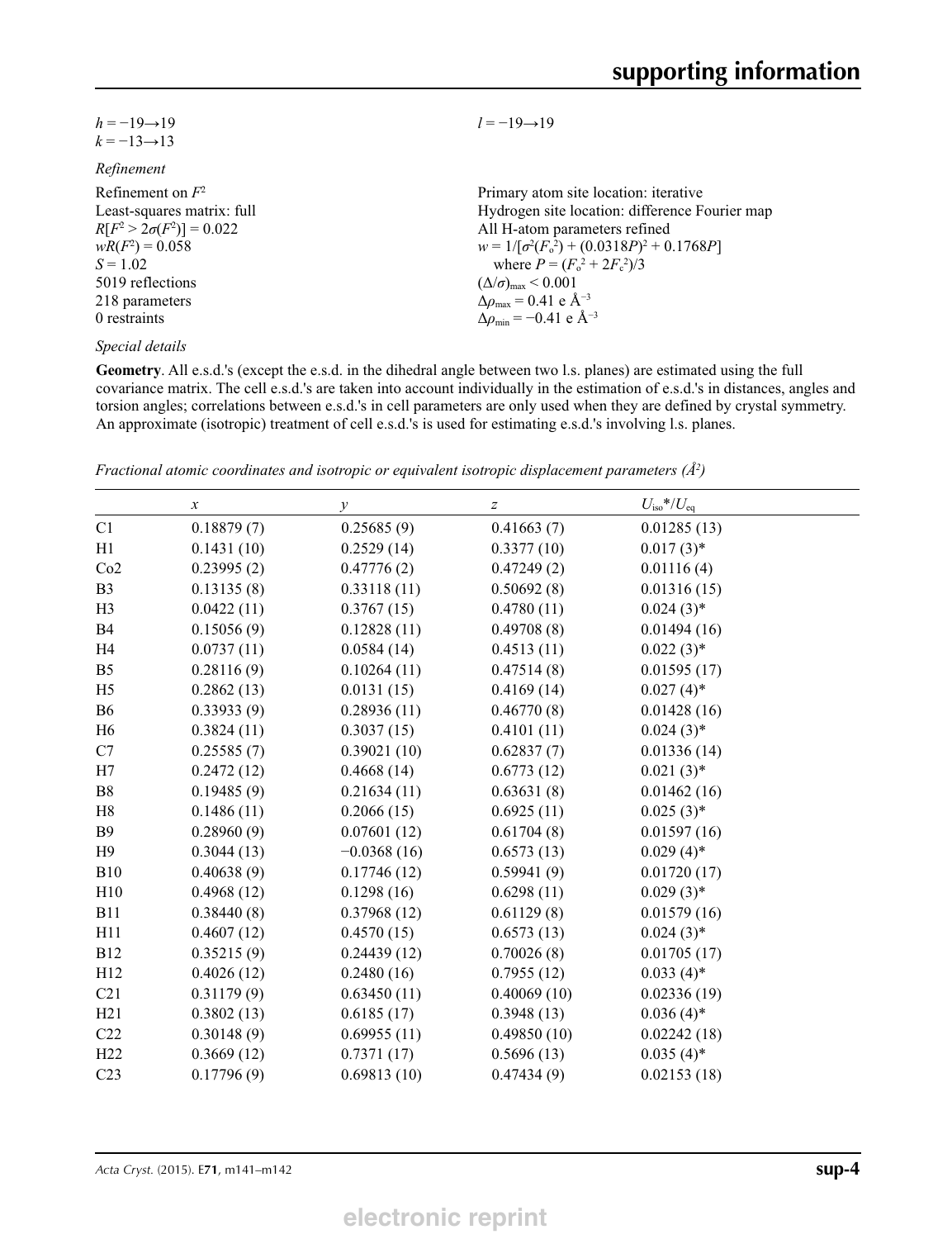| H <sub>23</sub> | 0.1474(12)  | 0.7323(17)  | 0.5280(13) | $0.036(4)$ * |
|-----------------|-------------|-------------|------------|--------------|
| C <sub>24</sub> | 0.11213(9)  | 0.63137(11) | 0.36254(9) | 0.02209(18)  |
| H <sub>24</sub> | 0.0275(12)  | 0.6137(16)  | 0.3250(12) | $0.032(4)$ * |
| C <sub>25</sub> | 0.19471(10) | 0.59072(11) | 0.31712(9) | 0.02345(19)  |
| H <sub>25</sub> | 0.1756(13)  | 0.5399(16)  | 0.2449(14) | $0.031(4)^*$ |

*Atomic displacement parameters (Å2 )*

|                 | $U^{11}$   | $L^{22}$   | $I^{\beta 3}$ | $\mathfrak{L}$ <sup>12</sup> | $U^{13}$   | $L^{23}$      |
|-----------------|------------|------------|---------------|------------------------------|------------|---------------|
| C1              | 0.0165(3)  | 0.0112(3)  | 0.0104(3)     | $-0.0015(3)$                 | 0.0055(3)  | $-0.0007(2)$  |
| Co2             | 0.01304(5) | 0.00859(5) | 0.01386(5)    | $-0.00067(3)$                | 0.00776(4) | $-0.00026(4)$ |
| B <sub>3</sub>  | 0.0129(4)  | 0.0129(4)  | 0.0144(4)     | $-0.0013(3)$                 | 0.0067(3)  | $-0.0001(3)$  |
| B4              | 0.0190(4)  | 0.0118(4)  | 0.0148(4)     | $-0.0026(3)$                 | 0.0081(3)  | 0.0003(3)     |
| B <sub>5</sub>  | 0.0236(4)  | 0.0117(4)  | 0.0161(4)     | 0.0014(3)                    | 0.0120(3)  | 0.0010(3)     |
| <b>B6</b>       | 0.0173(4)  | 0.0127(4)  | 0.0164(4)     | 0.0015(3)                    | 0.0107(3)  | 0.0005(3)     |
| C7              | 0.0151(3)  | 0.0136(3)  | 0.0125(3)     | $-0.0008(3)$                 | 0.0071(3)  | $-0.0025(3)$  |
| B8              | 0.0183(4)  | 0.0142(4)  | 0.0139(4)     | 0.0001(3)                    | 0.0093(3)  | 0.0010(3)     |
| <b>B</b> 9      | 0.0207(4)  | 0.0142(4)  | 0.0148(4)     | 0.0027(3)                    | 0.0095(3)  | 0.0031(3)     |
| <b>B10</b>      | 0.0164(4)  | 0.0178(4)  | 0.0185(4)     | 0.0038(3)                    | 0.0086(3)  | 0.0028(3)     |
| <b>B11</b>      | 0.0135(4)  | 0.0177(4)  | 0.0161(4)     | $-0.0010(3)$                 | 0.0065(3)  | $-0.0013(3)$  |
| <b>B12</b>      | 0.0172(4)  | 0.0202(4)  | 0.0125(4)     | 0.0012(3)                    | 0.0054(3)  | 0.0005(3)     |
| C <sub>21</sub> | 0.0284(5)  | 0.0134(4)  | 0.0401(5)     | 0.0008(3)                    | 0.0258(4)  | 0.0056(4)     |
| C <sub>22</sub> | 0.0237(4)  | 0.0110(4)  | 0.0331(5)     | $-0.0036(3)$                 | 0.0131(4)  | $-0.0013(3)$  |
| C <sub>23</sub> | 0.0289(5)  | 0.0104(4)  | 0.0340(5)     | 0.0031(3)                    | 0.0217(4)  | 0.0020(3)     |
| C <sub>24</sub> | 0.0216(4)  | 0.0155(4)  | 0.0287(5)     | 0.0037(3)                    | 0.0107(4)  | 0.0087(3)     |
| C <sub>25</sub> | 0.0375(5)  | 0.0159(4)  | 0.0218(4)     | 0.0023(4)                    | 0.0175(4)  | 0.0064(3)     |

*Geometric parameters (Å, º)*

| $Cl-H1$            | 0.912(12)  | $B6 - B10$  | 1.7976(14) |
|--------------------|------------|-------------|------------|
| $C1-Co2$           | 2.0556(8)  | $B6 - B11$  | 1.8376(13) |
| $C1 - B3$          | 1.7276(12) | $C7 - H7$   | 0.952(14)  |
| Cl <sub>–</sub> B4 | 1.7224(12) | $C7 - B8$   | 1.7198(13) |
| $C1 - B5$          | 1.7141(13) | $C7 - B11$  | 1.7150(13) |
| $C1 - B6$          | 1.7210(13) | $C7 - B12$  | 1.7125(13) |
| $Co2-B3$           | 2.0471(9)  | $B8 - H8$   | 1.104(13)  |
| Co2—B6             | 2.0762(9)  | $B8 - B9$   | 1.7928(14) |
| $Co2-C7$           | 2.0539(8)  | $B8 - B12$  | 1.7815(14) |
| $Co2 - B11$        | 2.0746(10) | $B9 - H9$   | 1.087(14)  |
| $Co2-C21$          | 2.0574(9)  | $B9 - B10$  | 1.8025(14) |
| $Co2-C22$          | 2.0536(9)  | $B9 - B12$  | 1.7780(15) |
| $Co2-C23$          | 2.0759(9)  | $B10-H10$   | 1.101(13)  |
| $Co2-C24$          | 2.0823(9)  | $B10 - B11$ | 1.8014(14) |
| $Co2-C25$          | 2.0548(9)  | $B10 - B12$ | 1.7935(14) |
| $B3-H3$            | 1.082(12)  | $B11 - H11$ | 1.102(13)  |
| $B3 - B4$          | 1.7974(13) | $B11 - B12$ | 1.8002(14) |
| $B3-C7$            | 1.7199(12) | $B12 - H12$ | 1.094(14)  |
| $B3 - B8$          | 1.7882(13) | $C21 - H21$ | 0.901(14)  |
|                    |            |             |            |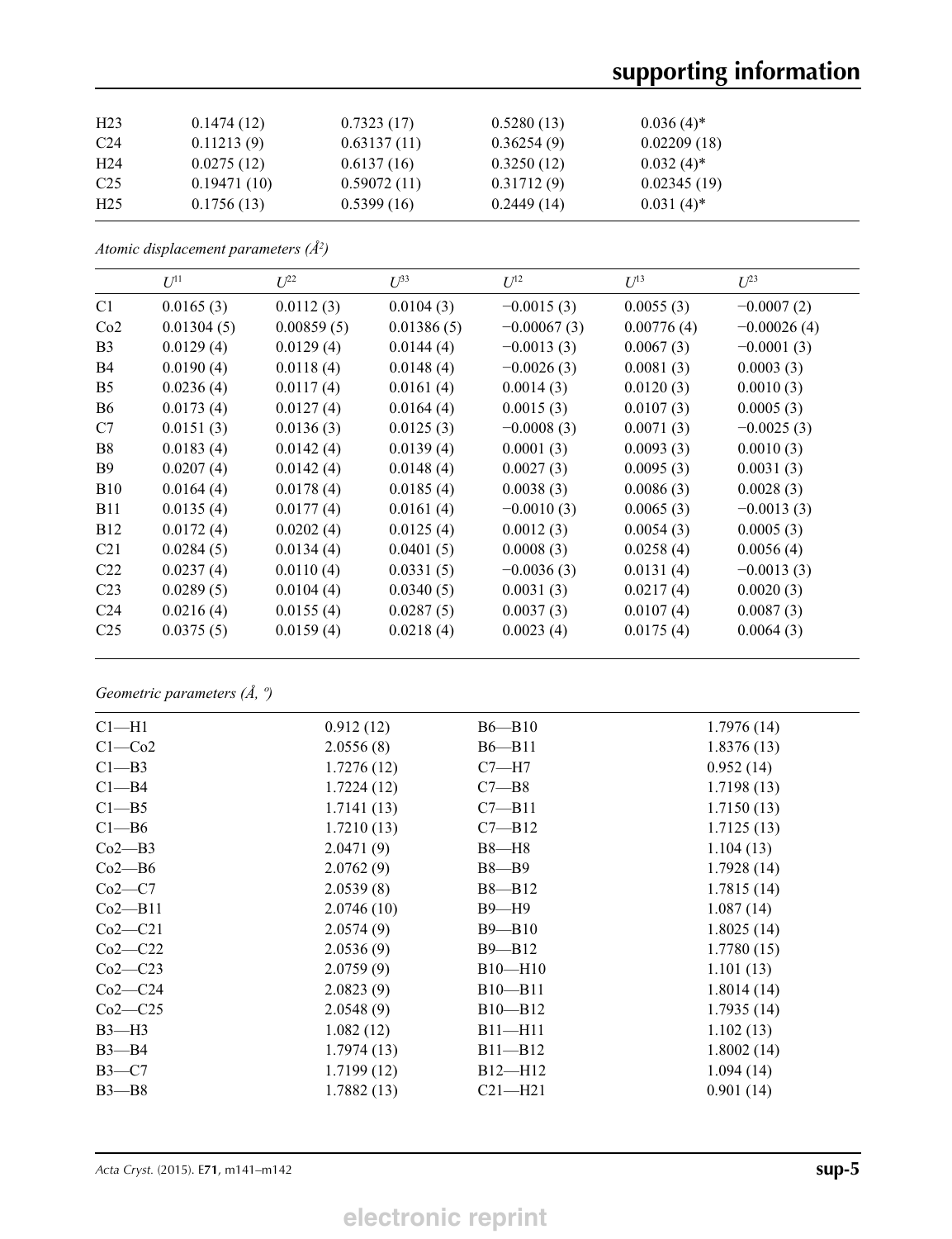| B4-H4                | 1.068(13)   | $C21 - C22$                | 1.4256(15) |
|----------------------|-------------|----------------------------|------------|
| $B4 - B5$            | 1.7863(14)  | $C21 - C25$                | 1.4306(15) |
| $B4 - B8$            | 1.7825(13)  | $C22 - H22$                | 0.971(15)  |
| $B4 - B9$            | 1.7950(14)  | $C22-C23$                  | 1.4343(14) |
| $B5 - H5$            | 1.098(14)   | $C23 - H23$                | 0.966(15)  |
| $B5 - B6$            | 1.8025(14)  | $C23-C24$                  | 1.4185(15) |
| $B5 - B9$            | 1.7790(14)  | $C24 - H24$                | 0.961(14)  |
| $B5 - B10$           | 1.7882(14)  | $C24 - C25$                | 1.4319(14) |
| $B6 - H6$            | 1.091(13)   | $C25 - H25$                | 0.952(15)  |
|                      |             |                            |            |
| $Co2-C1-H1$          | 111.4(8)    | $Co2-C7-H7$                | 112.4(8)   |
| $B3-C1-H1$           | 120.4(7)    | B3-C7-Co2                  | 65.00(4)   |
| $B3-C1-Co2$          | 64.84(4)    | $B3-C7-H7$                 | 118.7(8)   |
| $B4-C1-H1$           | 115.3(8)    | B8-C7-Co2                  | 121.86(5)  |
| $B4-C1-Co2$          | 121.97(5)   | $B8 - C7 - B3$             | 62.65(5)   |
| $B4-C1-B3$           | 62.79(5)    | B8-C7-H7                   | 113.5(8)   |
| $B5-C1-H1$           | 115.1(8)    | B11-C7-Co2                 | 66.09(4)   |
| $B5-C1-C02$          | 122.52(6)   | $B11 - C7 - B3$            | 113.33(6)  |
| $B5-C1-B3$           | 113.71(6)   | B11-C7-H7                  | 120.2(8)   |
| $B5-C1-B4$           | 62.64(5)    | $B11 - C7 - B8$            | 115.09(7)  |
| $B5-C1-B6$           | 63.30(6)    | B12-C7-Co2                 | 122.64(5)  |
| $B6-C1-H1$           | 118.2(7)    | $B12-C7-B3$                | 113.75(7)  |
| $B6-C1-C02$          | 66.01(4)    | B12-C7-H7                  | 115.3(8)   |
| $B6-C1-B3$           | 113.04(6)   | $B12 - C7 - B8$            | 62.54(6)   |
| $B6-C1-B4$           | 115.17(6)   | $B12-C7-B11$               | 63.37(6)   |
| $C1-Co2-B6$          | 49.23(4)    | B3-B8-H8                   | 119.6(7)   |
| $Cl$ - $Co2$ - $B11$ | 85.97(4)    | B3-B8-B9                   | 107.92(6)  |
| $C1 - C02 - C21$     | 126.78(4)   | B4-B8-B3                   | 60.44(5)   |
| $C1-Co2-C23$         | 144.18(4)   | B4-B8-H8                   | 126.2(7)   |
|                      |             |                            |            |
| $C1 - C02 - C24$     | 109.92(4)   | B4-B8-B9<br>$C7 - B8 - B3$ | 60.27(5)   |
| $B3-Co2-C1$          | 49.81 (3)   |                            | 58.68(5)   |
| $B3-Co2-B6$          | 88.47 (4)   | $C7 - B8 - B4$             | 105.83(6)  |
| $B3-Co2-C7$          | 49.59 $(3)$ | $C7 - B8 - H8$             | 118.5(7)   |
| $B3-Co2-B11$         | 88.25 (4)   | $C7 - B8 - B9$             | 104.92(7)  |
| B3-Co2-C21           | 165.93(4)   | $C7 - B8 - B12$            | 58.53(5)   |
| $B3-Co2-C22$         | 142.17(4)   | B9-B8-H8                   | 127.0(7)   |
| $B3-Co2-C23$         | 106.86(4)   | $B12 - B8 - B3$            | 107.27(7)  |
| $B3-Co2-C24$         | 99.31 (4)   | $B12 - B8 - B4$            | 108.11(7)  |
| B3-Co2-C25           | 125.36(4)   | $B12 - B8 - H8$            | 120.0(7)   |
| $B6-Co2-C24$         | 141.31(4)   | $B12 - B8 - B9$            | 59.66 (6)  |
| $C7-Co2-C1$          | 82.49 (3)   | B4-B9-H9                   | 122.1(8)   |
| $C7-Co2-B6$          | 85.97(3)    | B4-B9-B10                  | 107.58(7)  |
| $C7-Co2-B11$         | 49.09 (4)   | $B5 - B9 - B4$             | 59.97(5)   |
| $C7 - C02 - C21$     | 143.26(4)   | $B5 - B9 - B8$             | 107.62(7)  |
| $C7 - C02 - C23$     | 102.18(4)   | B5-B9-H9                   | 121.3(8)   |
| $C7-Co2-C24$         | 127.49(4)   | $B5 - B9 - B10$            | 59.90(6)   |
| $C7-Co2-C25$         | 167.97(4)   | $B8 - B9 - B4$             | 59.58(5)   |
| $B11-Co2-B6$         | 52.55(4)    | B8-B9-H9                   | 122.6(8)   |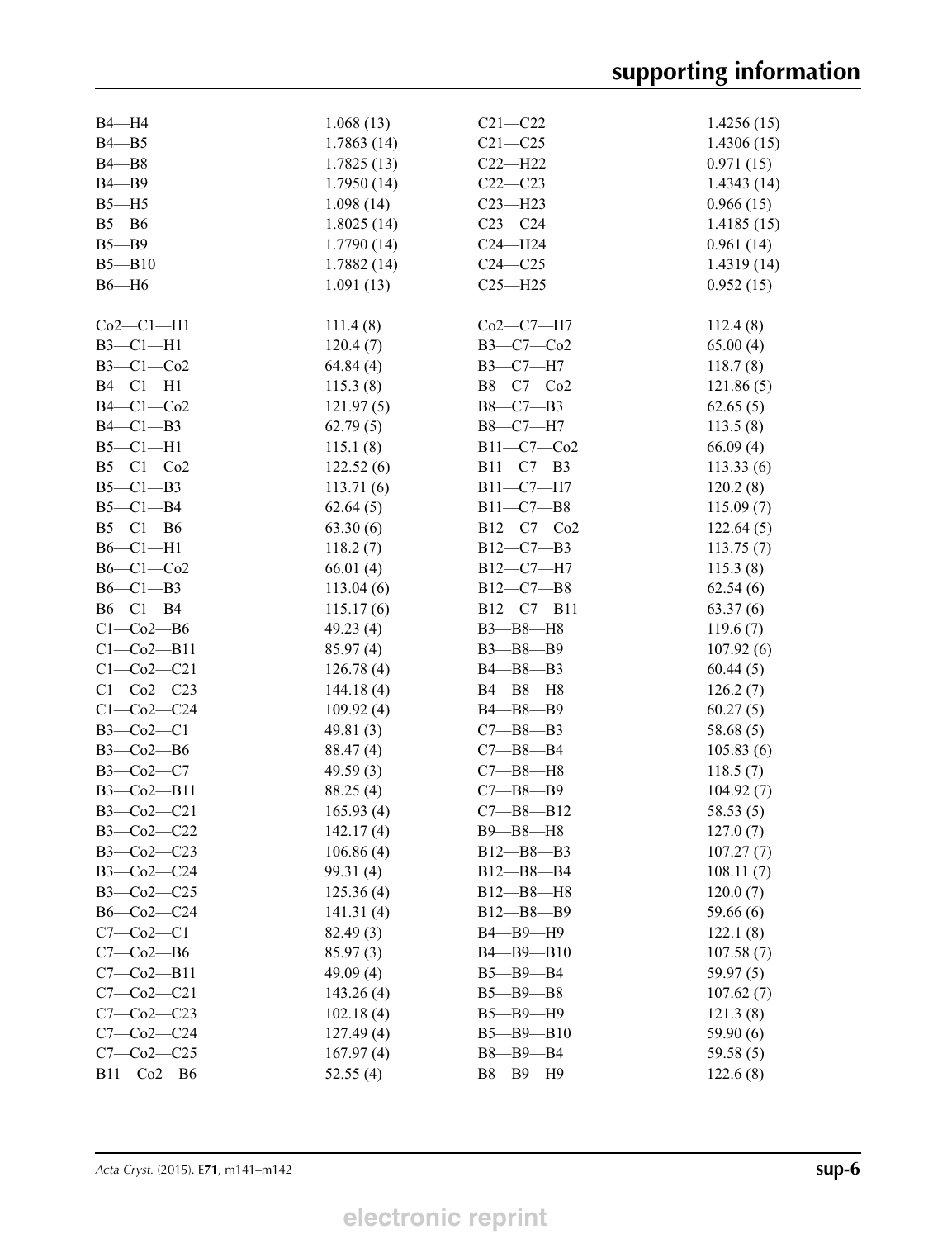| $B11-Co2-C23$     | 124.11(4) | $B8 - B9 - B10$   | 107.53(7)  |
|-------------------|-----------|-------------------|------------|
| B11-Co2-C24       | 163.74(4) | $B10 - B9 - H9$   | 121.6(7)   |
| $C21-Co2-B6$      | 97.43 (4) | $B12 - B9 - B4$   | 107.71(7)  |
| $C21 - Co2 - B11$ | 105.49(4) | $B12 - B9 - B5$   | 108.18(7)  |
| $C21-Co2-C23$     | 68.15(4)  | B12-B9-B8         | 59.86(6)   |
| $C21-Co2-C24$     | 68.21(4)  | B12-B9-H9         | 121.8(8)   |
| $C22-C02-C1$      | 167.36(4) | $B12 - B9 - B10$  | 60.12(6)   |
| $C22-Co2-B6$      | 124.33(4) | $B5 - B10 - B6$   | 60.35(5)   |
| $C22-Co2-C7$      | 108.91(4) | $B5 - B10 - B9$   | 59.40(5)   |
| $C22-Co2-B11$     | 97.33(4)  | $B5 - B10 - H10$  | 122.4(7)   |
| $C22-C02-C21$     | 40.58(4)  | $B5 - B10 - B11$  | 108.99 (7) |
| $C22-Co2-C23$     | 40.64(4)  | $B5 - B10 - B12$  | 107.09(7)  |
| $C22-Co2-C24$     | 67.93(4)  | $B6 - B10 - B9$   | 108.22(7)  |
| $C22-Co2-C25$     | 68.20(4)  | $B6 - B10 - H10$  | 121.2(7)   |
| $C23-Co2-B6$      | 164.52(4) | $B6 - B10 - B11$  | 61.40(5)   |
| $C23-Co2-C24$     | 39.89(4)  | $B9 - B10 - H10$  | 122.1(7)   |
| $C25-C02-C1$      | 101.78(4) | $B11 - B10 - B9$  | 107.96(7)  |
| $C25-Co2-B6$      | 105.39(4) | $B11 - B10 - H10$ | 120.7(7)   |
| $C25-Co2-B11$     | 141.79(4) | $B12 - B10 - B6$  | 108.92(7)  |
| $C25-C02-C21$     | 40.72(4)  | $B12 - B10 - B9$  | 59.26 (6)  |
| $C25-C02-C23$     | 67.75(4)  | $B12 - B10 - H10$ | 121.5(7)   |
| $C25-C02-C24$     | 40.49(4)  | $B12 - B10 - B11$ | 60.10(6)   |
| $C1 - B3 - C02$   | 65.35(4)  | $Co2 - B11 - H11$ | 115.1(7)   |
| $C1 - B3 - H3$    | 125.2(7)  | $B6 - B11 - Co2$  | 63.77(4)   |
| $C1 - B3 - B4$    | 58.46 (5) | $B6 - B11 - H11$  | 127.3(7)   |
| $C1 - B3 - B8$    | 104.94(6) | $C7 - B11 - Co2$  | 64.83 (4)  |
| Co2—B3—H3         | 112.1(7)  | $C7 - B11 - B6$   | 104.81(6)  |
| B4-B3-Co2         | 118.58(6) | $C7 - B11 - B10$  | 104.42(7)  |
| $B4 - B3 - H3$    | 119.1(7)  | $C7 - B11 - H11$  | 122.6(7)   |
| $C7 - B3 - C1$    | 103.60(6) | $C7 - B11 - B12$  | 58.25(5)   |
| $C7 - B3 - C02$   | 65.41(4)  | $B10 - B11 - Co2$ | 116.07(6)  |
| $C7 - B3 - H3$    | 125.7(7)  | $B10 - B11 - B6$  | 59.20(5)   |
| $C7 - B3 - B4$    | 105.18(6) | $B10 - B11 - H11$ | 121.0(7)   |
| $C7 - B3 - B8$    | 58.67(5)  | $B12 - B11 - Co2$ | 117.07(6)  |
| B8-B3-Co2         | 118.71(6) | $B12 - B11 - B6$  | 106.88(7)  |
| $B8 - B3 - H3$    | 119.5(7)  | $B12 - B11 - B10$ | 59.73 (6)  |
| $B8 - B3 - B4$    | 59.62(5)  | $B12 - B11 - H11$ | 116.5(7)   |
| $C1 - B4 - B3$    | 58.75 (5) | $C7 - B12 - B8$   | 58.93(5)   |
| $Cl$ -B4-H4       | 117.7(7)  | $C7 - B12 - B9$   | 105.88(7)  |
| $C1 - B4 - B5$    | 58.45(5)  | $C7 - B12 - B10$  | 104.86(7)  |
| $C1 - B4 - B8$    | 105.41(6) | $C7 - B12 - B11$  | 58.39(5)   |
| $C1 - B4 - B9$    | 104.72(6) | $C7 - B12 - H12$  | 119.8(7)   |
| $B3 - B4 - H4$    | 119.0(7)  | $B8 - B12 - B10$  | 108.42(7)  |
| $B5 - B4 - B3$    | 107.06(6) | $B8 - B12 - B11$  | 108.03(7)  |
| $B5 - B4 - H4$    | 120.4(7)  | $B8 - B12 - H12$  | 119.5(7)   |
| $B5 - B4 - B9$    | 59.57(5)  | $B9 - B12 - B8$   | 60.49(5)   |
| $B8 - B4 - B3$    | 59.93(5)  | $B9 - B12 - B10$  | 60.62(6)   |
| B8-B4-H4          | 126.8(7)  | $B9 - B12 - B11$  | 109.10(7)  |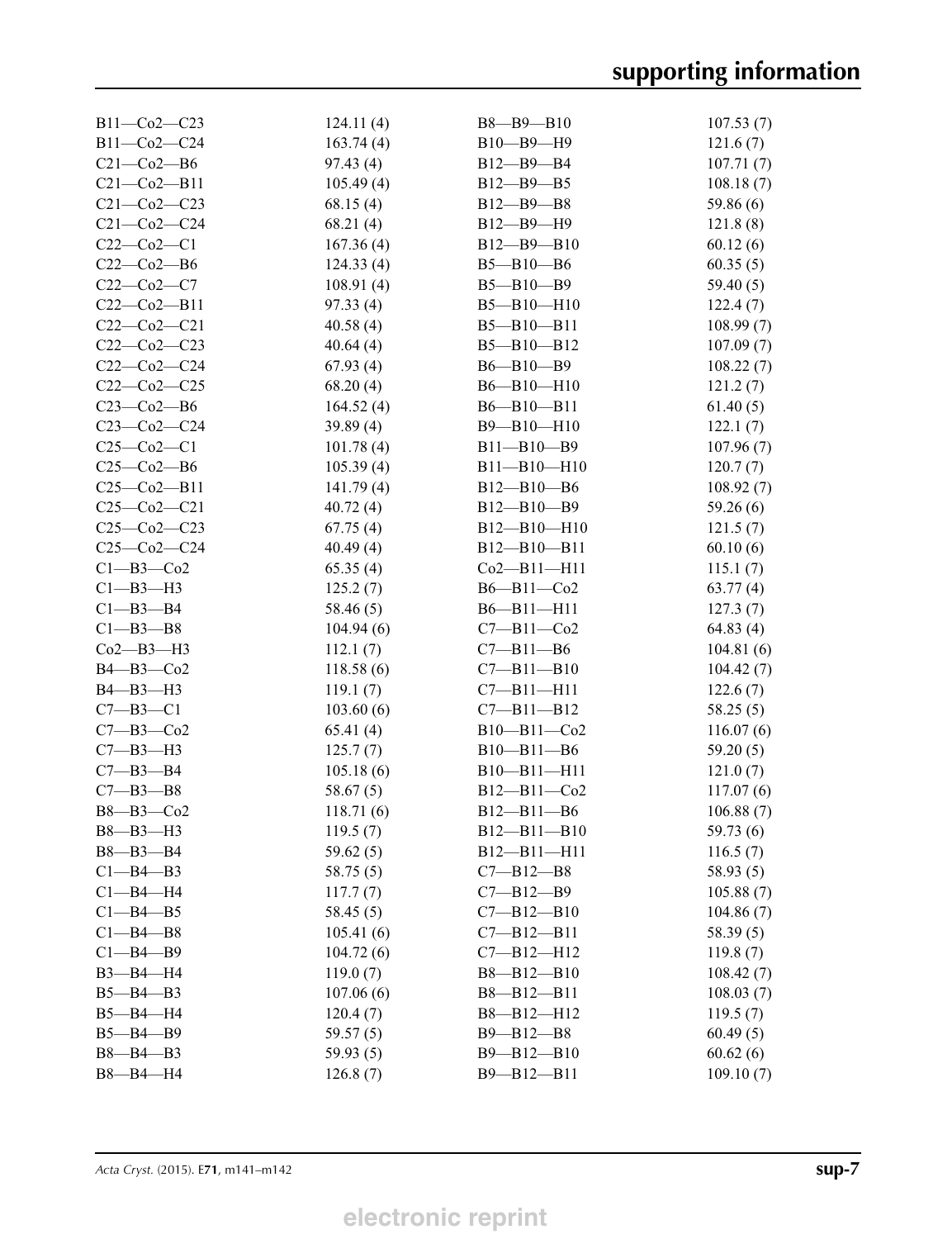| $B8 - B4 - B5$       | 107.75(7)   | $B9 - B12 - H12$      | 124.9(8)     |
|----------------------|-------------|-----------------------|--------------|
| B8-B4-B9             | 60.15(5)    | B10-B12-B11           | 60.17(6)     |
| $B9 - B4 - B3$       | 107.43(7)   | B10-B12-H12           | 126.1(7)     |
| B9-B4-H4             | 128.3(7)    | $B11 - B12 - H12$     | 120.0(7)     |
| $C1 - B5 - B4$       | 58.91 (5)   | $Co2-C21-H21$         | 123.4(9)     |
| $Cl-B5-H5$           | 119.5(8)    | $C22-C21-C02$         | 69.57(5)     |
| $C1 - B5 - B6$       | 58.54(5)    | $C22-C21-H21$         | 126.1(9)     |
| $C1 - B5 - B9$       | 105.77(7)   | $C22-C21-C25$         | 107.49(9)    |
| $C1 - B5 - B10$      | 104.93(7)   | $C25 - C21 - C02$     | 69.55(5)     |
| $B4 - B5 - H5$       | 121.5(8)    | $C25 - C21 - H21$     | 126.3(9)     |
| B4-B5-B6             | 108.19(6)   | Co2-C22-H22           | 124.7(9)     |
| $B4 - B5 - B10$      | 108.59(7)   | $C21 - C22 - C02$     | 69.85(5)     |
| $B6 - B5 - H5$       | 117.6(8)    | $C21 - C22 - H22$     | 125.9(8)     |
| $B9 - B5 - B4$       | 60.46(5)    | $C21 - C22 - C23$     | 108.15(9)    |
| $B9 - B5 - H5$       | 126.8(8)    | $C23-C22-C02$         | 70.51(5)     |
| B9-B5-B6             | 109.05(7)   | $C23 - C22 - H22$     | 125.9(8)     |
| $B9 - B5 - B10$      | 60.70(6)    | $Co2-C23-H23$         | 124.0(9)     |
| $B10 - B5 - H5$      | 124.7(8)    | $C22-C23-C02$         | 68.84(5)     |
| B10-B5-B6            | 60.08(5)    | $C22-C23-H23$         | 124.7(8)     |
| $C1 - B6 - C02$      | 64.76(4)    | $C24 - C23 - C02$     | 70.30(5)     |
| $C1 - B6 - B5$       | 58.16(5)    | $C24 - C23 - C22$     | 108.20(9)    |
| $Cl$ -B6-H6          | 123.0(7)    | $C24 - C23 - H23$     | 127.1(8)     |
| $C1 - B6 - B10$      | 104.23(6)   | Co2-C24-H24           | 125.5(8)     |
| Cl—B6—B11            | 104.58(6)   | $C23-C24-C02$         | 69.81(5)     |
| Co2—B6—H6            | 114.0(7)    | $C23-C24-H24$         | 126.1(8)     |
| $B5 - B6 - Co2$      | 116.96(6)   | $C23-C24-C25$         | 107.76(9)    |
| $B5 - B6 - H6$       | 117.9(7)    | $C25-C24-C02$         | 68.72(5)     |
| $B5 - B6 - B11$      | 106.78(6)   | $C25-C24-H24$         | 126.1(8)     |
| $B10 - B6 - Co2$     | 116.17(6)   | $Co2-C25-H25$         | 123.6(9)     |
| $B10 - B6 - B5$      | 59.56(5)    | $C21 - C25 - C02$     | 69.74(6)     |
| $B10 - B6 - H6$      | 121.7(7)    | $C21 - C25 - C24$     | 108.38(9)    |
| $B10 - B6 - B11$     | 59.40 (6)   | $C21 - C25 - H25$     | 125.6(9)     |
| $B11 - B6 - Co2$     | 63.68(4)    | $C24 - C25 - C02$     | 70.79(5)     |
| $B11 - B6 - H6$      | 126.5(7)    | $C24-C25-H25$         | 126.0(9)     |
|                      |             |                       |              |
| $C1 - B3 - B4 - B5$  | 34.27(6)    | $B5 - C1 - B4 - B9$   | 39.12(6)     |
| $C1 - B3 - B4 - B8$  | 135.28(7)   | $B5-C1-B6-Co2$        | $-151.95(5)$ |
| $Cl$ -B3-B4-B9       | 96.95(7)    | $B5 - C1 - B6 - B10$  | $-39.40(6)$  |
| $C1 - B3 - C7 - C02$ | 54.37(5)    | $B5-C1-B6-B11$        | $-100.94(7)$ |
| $C1 - B3 - C7 - B8$  | $-99.40(7)$ | $B5 - B4 - B8 - B3$   | 99.82 (7)    |
| $C1 - B3 - C7 - B11$ | 7.86(9)     | $B5 - B4 - B8 - C7$   | 61.25(8)     |
| $C1 - B3 - C7 - B12$ | $-62.05(8)$ | B5-B4-B8-B9           | $-37.17(6)$  |
| $C1 - B3 - B8 - B4$  | $-38.37(6)$ | $B5 - B4 - B8 - B12$  | $-0.18(9)$   |
| $C1 - B3 - B8 - C7$  | 97.03(6)    | B5-B4-B9-B8           | 138.14(7)    |
| $Cl - B3 - B8 - B9$  | 0.14(8)     | $B5 - B4 - B9 - B10$  | 37.75(6)     |
| $C1 - B3 - B8 - B12$ | 63.05(8)    | $B5 - B4 - B9 - B12$  | 101.17(7)    |
| $C1 - B4 - B5 - B6$  | 32.89(6)    | $B5 - B6 - B10 - B9$  | $-36.47(6)$  |
| $C1 - B4 - B5 - B9$  | 134.94(7)   | $B5 - B6 - B10 - B11$ | $-137.44(7)$ |
|                      |             |                       |              |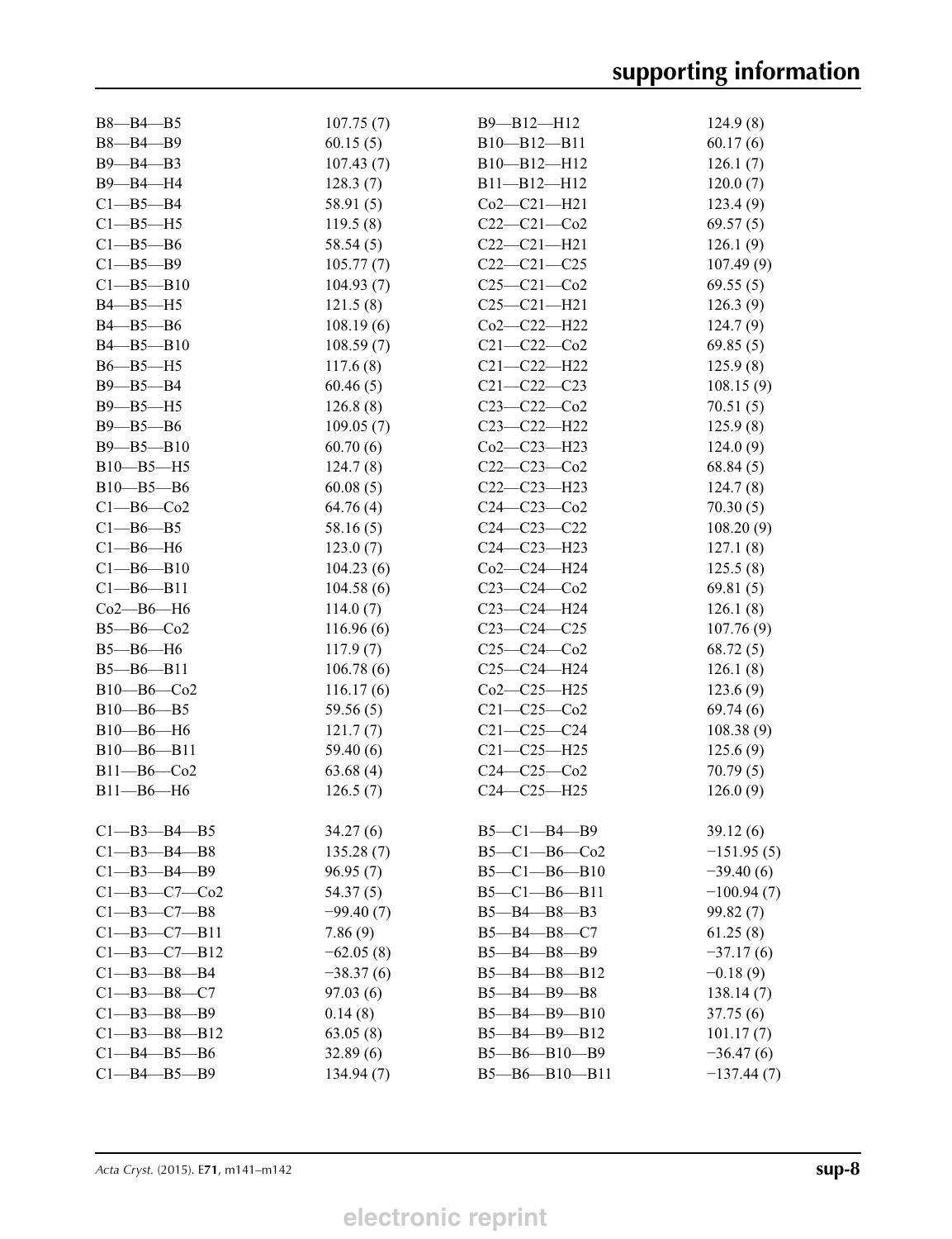| $C1 - B4 - B5 - B10$  | 96.58(7)     | $B5 - B6 - B10 - B12$  | $-99.35(8)$  |
|-----------------------|--------------|------------------------|--------------|
| $C1 - B4 - B8 - B3$   | 38.61(6)     | $B5 - B6 - B11 - C02$  | $-112.27(6)$ |
| $C1 - B4 - B8 - C7$   | 0.04(8)      | $B5 - B6 - B11 - C7$   | $-60.65(8)$  |
| $C1 - B4 - B8 - B9$   | $-98.38(7)$  | $B5 - B6 - B11 - B10$  | 37.52(6)     |
| $C1 - B4 - B8 - B12$  | $-61.39(8)$  | $B5 - B6 - B11 - B12$  | 0.10(9)      |
| $Cl$ -B4-B9-B5        | $-38.58(6)$  | $B5 - B9 - B10 - B6$   | 36.89(6)     |
| $C1 - B4 - B9 - B8$   | 99.56(7)     | $B5 - B9 - B10 - B11$  | 101.87(7)    |
| $C1 - B4 - B9 - B10$  | $-0.84(8)$   | $B5 - B9 - B10 - B12$  | 138.51(7)    |
| $C1 - B4 - B9 - B12$  | 62.58(8)     | $B5 - B9 - B12 - C7$   | 61.28(8)     |
| $C1 - B5 - B6 - C02$  | 28.50(5)     | $B5 - B9 - B12 - B8$   | 100.24(7)    |
| $C1 - B5 - B6 - B10$  | 134.47(7)    | $B5 - B9 - B12 - B10$  | $-37.11(7)$  |
| $C1 - B5 - B6 - B11$  | 97.02(7)     | $B5 - B9 - B12 - B11$  | $-0.15(9)$   |
| $C1 - B5 - B9 - B4$   | 39.04(6)     | $B5 - B10 - B11 - Co2$ | $-8.27(9)$   |
| $C1 - B5 - B9 - B8$   | 1.90(9)      | $B5 - B10 - B11 - B6$  | $-38.43(6)$  |
| $C1 - B5 - B9 - B10$  | $-98.54(7)$  | $B5 - B10 - B11 - C7$  | 60.43(8)     |
| $C1 - B5 - B9 - B12$  | $-61.34(8)$  | $B5 - B10 - B11 - B12$ | 99.25(7)     |
| $C1 - B5 - B10 - B6$  | $-39.05(6)$  | $B5 - B10 - B12 - C7$  | $-63.48(8)$  |
| $C1 - B5 - B10 - B9$  | 99.95(7)     | $B5 - B10 - B12 - B8$  | $-1.80(9)$   |
| $C1 - B5 - B10 - B11$ | $-0.15(9)$   | $B5 - B10 - B12 - B9$  | 36.63(6)     |
| $C1 - B5 - B10 - B12$ | 63.38(8)     | B5-B10-B12-B11         | $-102.46(7)$ |
| $C1 - B6 - B10 - B5$  | 38.72(6)     | $B6-C1-B3-C02$         | 46.53(5)     |
| $C1 - B6 - B10 - B9$  | 2.24(8)      | $B6-C1-B3-B4$          | $-107.52(7)$ |
| $C1 - B6 - B10 - B11$ | $-98.73(7)$  | $B6-C1-B3-C7$          | $-7.87(8)$   |
| $C1 - B6 - B10 - B12$ | $-60.63(8)$  | $B6-C1-B3-B8$          | $-68.59(8)$  |
| $C1 - B6 - B11 - C02$ | $-51.67(5)$  | $B6-C1-B4-B3$          | 104.16(7)    |
| $C1 - B6 - B11 - C7$  | $-0.05(8)$   | $B6-C1-B4-B5$          | $-36.66(7)$  |
| $C1 - B6 - B11 - B10$ | 98.13(7)     | $B6-C1-B4-B8$          | 64.99(8)     |
| $C1 - B6 - B11 - B12$ | 60.70(8)     | $B6 - C1 - B4 - B9$    | 2.46(9)      |
| $Co2-C1-B3-B4$        | $-154.05(5)$ | $B6 - C1 - B5 - B4$    | 142.78(7)    |
| $Co2-C1-B3-C7$        | $-54.41(5)$  | $B6-C1-B5-B9$          | 103.00(7)    |
| $Co2-C1-B3-B8$        | $-115.12(6)$ | $B6 - C1 - B5 - B10$   | 39.80(6)     |
| $Co2-C1-B4-B3$        | 27.83(6)     | $B6 - B5 - B9 - B4$    | 100.60(7)    |
| Co2—Cl—B4—B5          | $-112.99(7)$ | $B6 - B5 - B9 - B8$    | 63.46 (9)    |
| $Co2-C1-B4-B8$        | $-11.35(9)$  | $B6 - B5 - B9 - B10$   | $-36.98(6)$  |
| $Co2-C1-B4-B9$        | $-73.87(8)$  | B6-B5-B9-B12           | 0.22(9)      |
| $Co2-C1-B5-B4$        | 112.15(7)    | B6-B5-B10-B9           | 139.00(7)    |
| $Co2-C1-B5-B6$        | $-30.63(6)$  | B6-B5-B10-B11          | 38.90(6)     |
| $Co2-C1-B5-B9$        |              | B6-B5-B10-B12          |              |
|                       | 72.37 (8)    |                        | 102.43(7)    |
| $Co2-C1-B5-B10$       | 9.17(9)      | $B6 - B10 - B11 - Co2$ | 30.16(6)     |
| Co2—Cl—B6—B5          | 151.95(5)    | $B6 - B10 - B11 - C7$  | 98.86 (7)    |
| $Co2-C1-B6-B10$       | 112.55(6)    | $B6 - B10 - B11 - B12$ | 137.68 (7)   |
| $Co2-C1-B6-B11$       | 51.02(5)     | $B6 - B10 - B12 - C7$  | 0.31(9)      |
| Co2—B3—B4—C1          | $-26.93(6)$  | $B6 - B10 - B12 - B8$  | 61.99(9)     |
| Co2—B3—B4—B5          | 7.34(9)      | $B6 - B10 - B12 - B9$  | 100.42(7)    |
| Co2—B3—B4—B8          | 108.35(7)    | $B6 - B10 - B12 - B11$ | $-38.67(7)$  |
| Co2—B3—B4—B9          | 70.02(8)     | $B6 - B11 - B12 - C7$  | $-97.26(7)$  |
| Co2—B3—C7—B8          | $-153.77(5)$ | $B6 - B11 - B12 - B8$  | $-64.15(8)$  |
| $Co2-B3-C7-B11$       | $-46.51(6)$  | $B6 - B11 - B12 - B9$  | 0.03(9)      |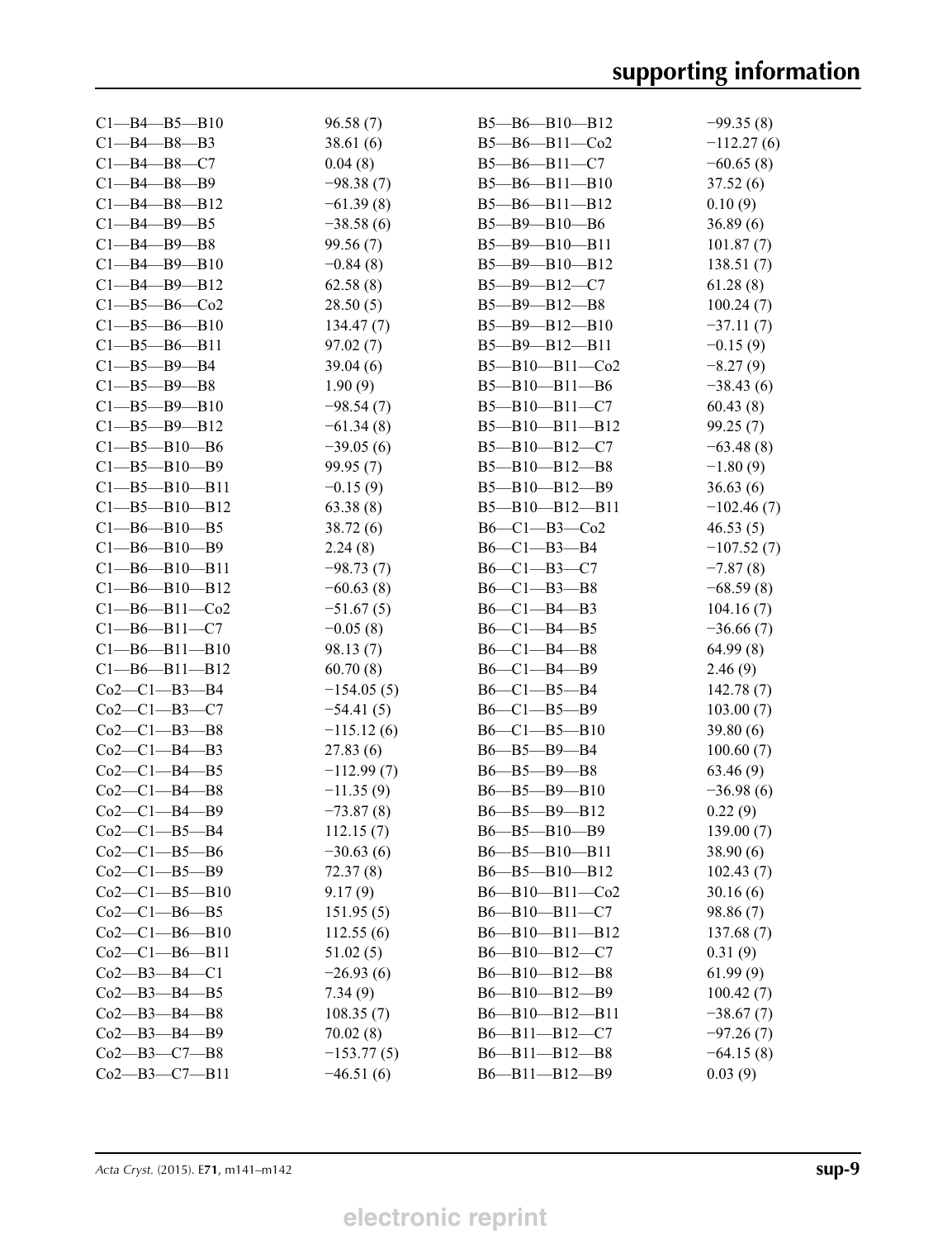| Co2—B3—C7—B12          | $-116.42(6)$ | $B6 - B11 - B12 - B10$ | 37.18(6)     |
|------------------------|--------------|------------------------|--------------|
| Co2—B3—B8—B4           | $-108.13(7)$ | $C7 - B3 - B4 - C1$    | $-96.86(6)$  |
| $Co2 - B3 - B8 - C7$   | 27.27(6)     | $C7 - B3 - B4 - B5$    | $-62.58(8)$  |
| Co2—B3—B8—B9           | $-69.62(8)$  | $C7 - B3 - B4 - B8$    | 38.42(6)     |
| Co2—B3—B8—B12          | $-6.72(9)$   | $C7 - B3 - B4 - B9$    | 0.09(8)      |
| Co2—B6—B10—B5          | 107.28(7)    | $C7 - B3 - B8 - B4$    | $-135.40(7)$ |
| Co2—B6—B10—B9          | 70.81(8)     | $C7 - B3 - B8 - B9$    | $-96.90(7)$  |
| Co2—B6—B10—B11         | $-30.16(6)$  | $C7 - B3 - B8 - B12$   | $-33.99(6)$  |
| Co2—B6—B10—B12         | 7.93(9)      | $C7 - B8 - B9 - B4$    | $-99.95(7)$  |
| Co2—B6—B11—C7          | 51.62(5)     | $C7 - B8 - B9 - B5$    | $-62.64(8)$  |
| Co2—B6—B11—B10         | 149.80(6)    | $C7 - B8 - B9 - B10$   | 0.52(8)      |
| Co2—B6—B11—B12         | 112.37(6)    | $C7 - B8 - B9 - B12$   | 38.55(6)     |
| $Co2-C7-B8-B3$         | $-28.14(6)$  | $C7 - B8 - B12 - B9$   | $-135.08(7)$ |
| $Co2-C7-B8-B4$         | 11.27(9)     | $C7 - B8 - B12 - B10$  | $-96.60(7)$  |
| $Co2-C7-B8-B9$         | 74.02(7)     | $C7 - B8 - B12 - B11$  | $-32.89(6)$  |
| $Co2-C7-B8-B12$        | 113.11(7)    | $C7 - B11 - B12 - B8$  | 33.11(6)     |
| $Co2-C7-B11-B6$        | $-50.99(5)$  | $C7 - B11 - B12 - B9$  | 97.29(7)     |
| $Co2-C7-B11-B10$       | $-112.37(6)$ | $C7 - B11 - B12 - B10$ | 134.44(7)    |
| $Co2-C7-B11-B12$       | $-151.92(6)$ | B8-B3-B4-C1            | $-135.28(7)$ |
| $Co2-C7-B12-B8$        | $-111.94(7)$ | $B8 - B3 - B4 - B5$    | $-101.00(7)$ |
| $Co2-C7-B12-B9$        | $-72.23(8)$  | $B8 - B3 - B4 - B9$    | $-38.33(6)$  |
| $Co2-C7-B12-B10$       | $-9.12(9)$   | $B8 - B3 - C7 - C02$   | 153.77(5)    |
| $Co2-C7-B12-B11$       | 30.73(6)     | $B8 - B3 - C7 - B11$   | 107.26(7)    |
| $Co2 - B11 - B12 - C7$ | $-28.58(6)$  | $B8 - B3 - C7 - B12$   | 37.35(7)     |
|                        |              |                        |              |
| $Co2 - B11 - B12 - B8$ | 4.53(9)      | $B8 - B4 - B5 - C1$    | $-97.52(7)$  |
| Co2—B11—B12—B9         | 68.71 (8)    | $B8 - B4 - B5 - B6$    | $-64.63(8)$  |
| Co2—B11—B12—B10        | 105.86(7)    | $B8 - B4 - B5 - B9$    | 37.42(6)     |
| $Co2-C21-C22-C23$      | $-60.38(6)$  | $B8 - B4 - B5 - B10$   | $-0.95(9)$   |
| $Co2-C21-C25-C24$      | 60.51(6)     | $B8 - B4 - B9 - B5$    | $-138.14(7)$ |
| $Co2-C22-C23-C24$      | $-59.49(6)$  | $B8 - B4 - B9 - B10$   | $-100.39(7)$ |
| $Co2-C23-C24-C25$      | $-58.41(6)$  | B8-B4-B9-B12           | $-36.98(6)$  |
| $Co2-C24-C25-C21$      | $-59.85(6)$  | $B8-C7-B11-Co2$        | 115.47(6)    |
| $B3-C1-B4-B5$          | $-140.82(7)$ | $B8-C7-B11-B6$         | 64.48(8)     |
| $B3 - C1 - B4 - B8$    | $-39.18(6)$  | $B8-C7-B11-B10$        | 3.10(9)      |
| $B3-C1-B4-B9$          | $-101.70(7)$ | $B8-C7-B11-B12$        | $-36.45(7)$  |
| $B3-C1-B5-B4$          | 37.85(7)     | $B8-C7-B12-B9$         | 39.70(6)     |
| $B3-C1-B5-B6$          | $-104.93(7)$ | $B8-C7-B12-B10$        | 102.82(7)    |
| $B3-C1-B5-B9$          | $-1.93(9)$   | $B8-C7-B12-B11$        | 142.67(7)    |
| $B3 - C1 - B5 - B10$   | $-65.12(8)$  | B8-B9-B10-B5           | $-100.59(7)$ |
| $B3-C1-B6-Co2$         | $-45.97(5)$  | B8-B9-B10-B6           | $-63.70(8)$  |
| $B3-C1-B6-B5$          | 105.98(7)    | $B8 - B9 - B10 - B11$  | 1.27(9)      |
| $B3 - C1 - B6 - B10$   | 66.57(8)     | $B8 - B9 - B10 - B12$  | 37.92(6)     |
| $B3-C1-B6-B11$         | 5.04(8)      | B8-B9-B12-C7           | $-38.96(6)$  |
| $B3 - B4 - B5 - C1$    | $-34.39(6)$  | B8-B9-B12-B10          | $-137.34(7)$ |
| $B3 - B4 - B5 - B6$    | $-1.50(9)$   | $B8 - B9 - B12 - B11$  | $-100.39(7)$ |
| $B3 - B4 - B5 - B9$    | 100.55(7)    | $B9 - B4 - B5 - C1$    | $-134.94(7)$ |
| $B3 - B4 - B5 - B10$   | 62.18(8)     | $B9 - B4 - B5 - B6$    | $-102.05(7)$ |
| $B3 - B4 - B8 - C7$    | $-38.57(6)$  | B9-B4-B5-B10           | $-38.37(6)$  |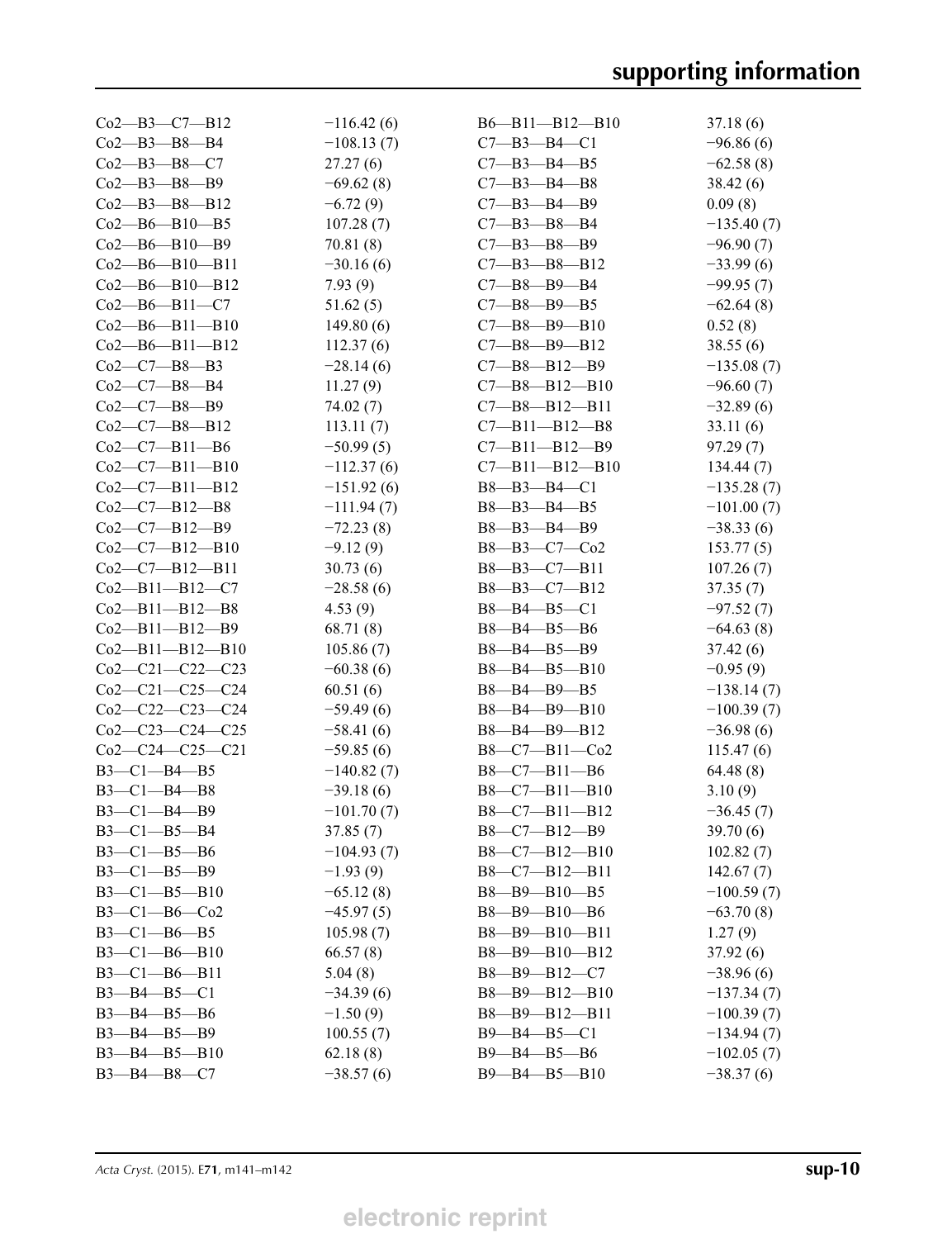| $B3 - B4 - B8 - B9$   | $-136.98(7)$ | $B9 - B4 - B8 - B3$    | 136.98(7)    |
|-----------------------|--------------|------------------------|--------------|
| B3-B4-B8-B12          | $-100.00(7)$ | B9-B4-B8-C7            | 98.42(7)     |
| $B3 - B4 - B9 - B5$   | $-99.91(7)$  | $B9 - B4 - B8 - B12$   | 36.98(6)     |
| $B3 - B4 - B9 - B8$   | 38.23(6)     | $B9 - B5 - B6 - C1$    | $-97.22(7)$  |
| $B3 - B4 - B9 - B10$  | $-62.16(8)$  | $B9 - B5 - B6 - C02$   | $-68.72(8)$  |
| $B3 - B4 - B9 - B12$  | 1.25(9)      | $B9 - B5 - B6 - B10$   | 37.25(6)     |
| B3-C7-B8-B4           | 39.41(6)     | $B9 - B5 - B6 - B11$   | $-0.20(9)$   |
| $B3-C7-B8-B9$         | 102.16(7)    | $B9 - B5 - B10 - B6$   | $-139.00(7)$ |
| $B3-C7-B8-B12$        | 141.25(7)    | $B9 - B5 - B10 - B11$  | $-100.10(7)$ |
| $B3-C7-B11-Co2$       | 45.99(6)     | $B9 - B5 - B10 - B12$  | $-36.57(7)$  |
| $B3-C7-B11-B6$        | $-5.00(9)$   | $B9 - B8 - B12 - C7$   | 135.08(7)    |
| $B3-C7-B11-B10$       | $-66.38(8)$  | $B9 - B8 - B12 - B10$  | 38.49(6)     |
| $B3-C7-B11-B12$       | $-105.93(7)$ | $B9 - B8 - B12 - B11$  | 102.19(7)    |
| $B3-C7-B12-B8$        | $-37.40(6)$  | $B9 - B10 - B11 - Co2$ | $-71.24(8)$  |
| $B3-C7-B12-B9$        | 2.31(9)      | $B9 - B10 - B11 - B6$  | $-101.40(7)$ |
| $B3-C7-B12-B10$       | 65.42(8)     | $B9 - B10 - B11 - C7$  | $-2.54(8)$   |
| $B3-C7-B12-B11$       | 105.27(7)    | B9-B10-B11-B12         | 36.28(6)     |
| $B3 - B8 - B9 - B4$   | $-38.59(6)$  | $B9 - B10 - B12 - C7$  | $-100.11(7)$ |
| $B3 - B8 - B9 - B5$   | $-1.27(9)$   | $B9 - B10 - B12 - B8$  | $-38.43(6)$  |
| $B3 - B8 - B9 - B10$  | 61.89(8)     | $B9 - B10 - B12 - B11$ | $-139.09(7)$ |
| B3-B8-B9-B12          | 99.92(7)     | $B10 - B5 - B6 - C1$   | $-134.47(7)$ |
| $B3 - B8 - B12 - C7$  | 34.05(6)     | $B10 - B5 - B6 - C02$  | $-105.97(7)$ |
|                       |              |                        |              |
| $B3 - B8 - B12 - B9$  | $-101.03(7)$ | $B10 - B5 - B6 - B11$  | $-37.45(6)$  |
| $B3 - B8 - B12 - B10$ | $-62.55(8)$  | $B10 - B5 - B9 - B4$   | 137.58(7)    |
| $B3 - B8 - B12 - B11$ | 1.16(9)      | $B10 - B5 - B9 - B8$   | 100.44(7)    |
| $B4-C1-B3-C02$        | 154.05(5)    | $B10 - B5 - B9 - B12$  | 37.20 (7)    |
| $B4-C1-B3-C7$         | 99.65(7)     | $B10 - B6 - B11 - Co2$ | $-149.80(6)$ |
| $B4-C1-B3-B8$         | 38.93(6)     | $B10 - B6 - B11 - C7$  | $-98.17(7)$  |
| $B4 - C1 - B5 - B6$   | $-142.78(7)$ | $B10 - B6 - B11 - B12$ | $-37.42(6)$  |
| $B4 - C1 - B5 - B9$   | $-39.78(6)$  | $B10 - B9 - B12 - C7$  | 98.38 (7)    |
| $B4 - C1 - B5 - B10$  | $-102.98(7)$ | $B10 - B9 - B12 - B8$  | 137.34(7)    |
| $B4-C1-B6-Co2$        | $-115.54(6)$ | $B10 - B9 - B12 - B11$ | 36.95(6)     |
| $B4-C1-B6-B5$         | 36.41(6)     | $B10 - B11 - B12 - C7$ | $-134.44(7)$ |
| $B4 - C1 - B6 - B10$  | $-3.00(9)$   | B10-B11-B12-B8         | $-101.33(7)$ |
| $B4 - C1 - B6 - B11$  | $-64.53(8)$  | $B10 - B11 - B12 - B9$ | $-37.15(7)$  |
| $B4 - B3 - C7 - C02$  | 114.90(6)    | $B11 - B6 - B10 - B5$  | 137.44(7)    |
| $B4 - B3 - C7 - B8$   | $-38.87(6)$  | $B11 - B6 - B10 - B9$  | 100.97(7)    |
| $B4 - B3 - C7 - B11$  | 68.39(8)     | $B11 - B6 - B10 - B12$ | 38.10(7)     |
| B4-B3-C7-B12          | $-1.52(9)$   | $B11 - C7 - B8 - B3$   | $-104.49(7)$ |
| $B4 - B3 - B8 - C7$   | 135.40(7)    | $B11-C7-B8-B4$         | $-65.08(8)$  |
| $B4 - B3 - B8 - B9$   | 38.51(6)     | $B11 - C7 - B8 - B9$   | $-2.33(9)$   |
| $B4 - B3 - B8 - B12$  | 101.41(7)    | $B11 - C7 - B8 - B12$  | 36.76(7)     |
| $B4 - B5 - B6 - C1$   | $-33.04(6)$  | $B11 - C7 - B12 - B8$  | $-142.67(7)$ |
| $B4 - B5 - B6 - C02$  | $-4.54(9)$   | $B11-C7-B12-B9$        | $-102.96(7)$ |
| $B4 - B5 - B6 - B10$  | 101.43(7)    | $B11-C7-B12-B10$       | $-39.85(6)$  |
| B4-B5-B6-B11          | 63.98(8)     | $B11 - B10 - B12 - C7$ | 38.98(6)     |
| $B4 - B5 - B9 - B8$   | $-37.14(6)$  | $B11 - B10 - B12 - B8$ | 100.66(7)    |
| $B4 - B5 - B9 - B10$  | $-137.58(7)$ | $B11 - B10 - B12 - B9$ | 139.09(7)    |